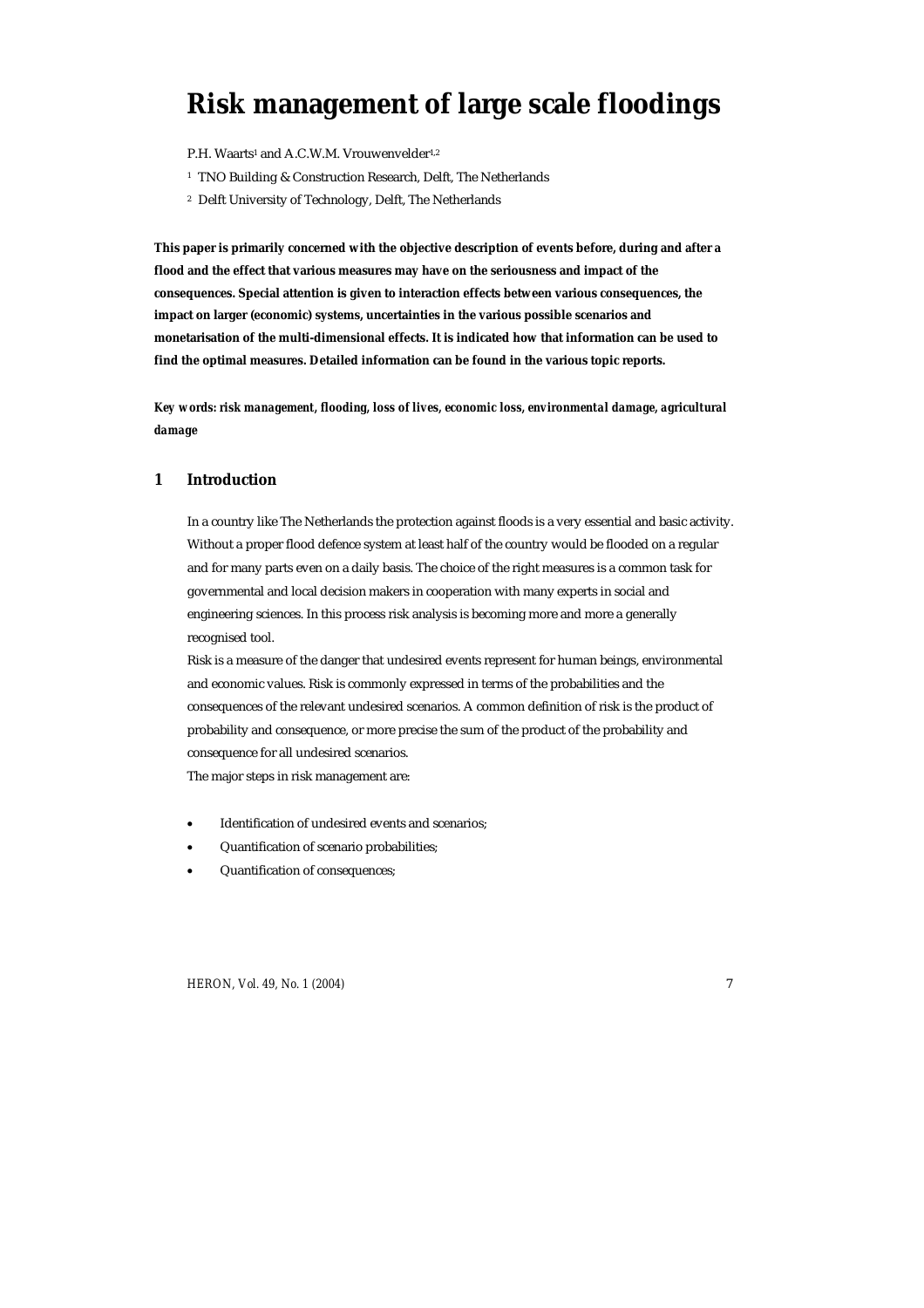- Assessment of the acceptability;
- Definition of optimal decisions on mitigating measures.

The first step is the recognition and qualitative description of potential hazards that may result in a flood. One can think of basic events like heavy rains and storms, high river discharges, high sea levels, but also of events like human errors, ships hitting flood defence structures and so on. These hazards may cause the initiating of events like a dike breach. The qualitative identification of hazards is a very important step of the approach. Indeed, once the hazards and combination of hazards are recognized, at least it is possible to discuss appropriate measures to overcome their consequences. Generally a variety of techniques exist that may help to recognize possible hazards and sequences of hazards (scenarios). In the flood risk management probably the best way is to follow a chronological analysis. Typical questions to be asked are: What will occur, where and when?

The next major step in risk analysis is the quantification of probabilities and consequences of the named hazards. In flood defence management it starts with the identification of locations where the defence systems may fail as well as the responsible mechanism. Then on the basis of models and statistics for the hydraulic loads and strengths of the systems one may calculate the initiating event probabilities. The modelling of the consequences starts with the calculation of the water depth and water velocity in the affected area. Next one should estimate the various consequences. In these parts of the risk management uncertainties may be present and should be considered where relevant.

Although the interest is on all types of floods the paper is primarily focused on the impact of large scale floodings in the western part of The Netherlands. Many of the results, however, can also be used for other types of floods. Consequences of floods may be classified into a number of categories, like:

- Casualties: fatalities and (mental) injuries;
- Damage to buildings, infrastructure and other material goods;
- Direct economic losses to industry and agriculture;
- Indirect economic losses due to the disruption of production chains;
- Ecological and cultural losses.

In order to enable the assessment of losses in the various categories one needs to:

- Identify the characteristics of the land use in the affected area;
- Estimate flood parameters like water depth, water velocity, warning time and so on;
- Establish relations between flood parameters and consequences (damage).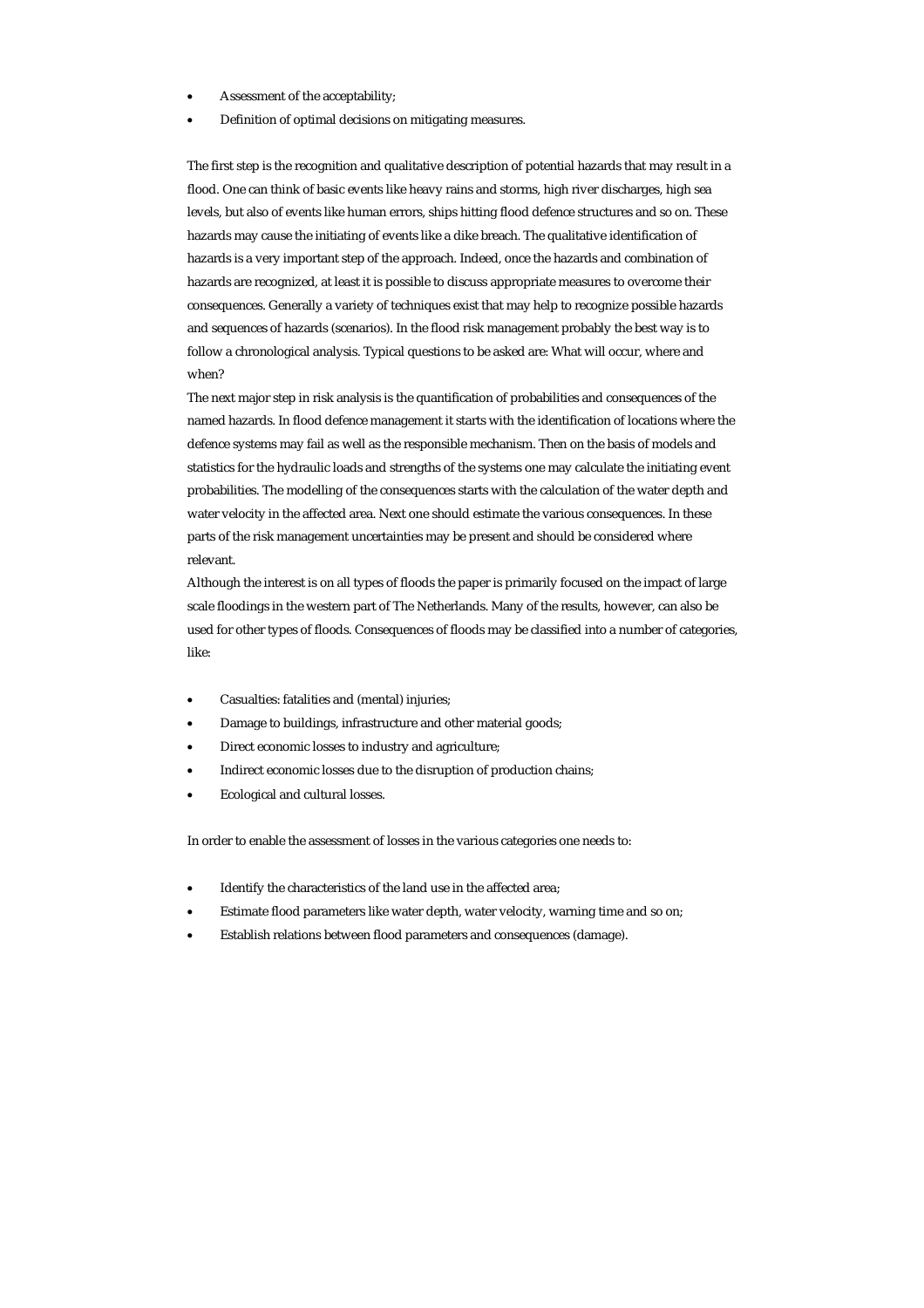Given these data one may estimate the various types of losses in quantitative terms as for instance the numbers of casualties, the amount of economic losses, the pollution by various chemical releases and so on. This quantification of each consequence on its own is, of course, already a huge task. However, the feeling is that, for a good and realistic assessment of the risk, it is necessary also to look at possible interactions between the various events that follow the start of a flood. As an example, there may be interactions between the collapse of buildings and the number of casualties or water pollution and the number of people that may get ill. Further it is good to realise that the consequences in a flood are highly uncertain. Looking for instance at the inundation pattern, the mere fact whether a small inner dike will or will not resist the actual water pressure may be crucial. For an analysis to be realistic, randomness in the course of the flooding process itself should be introduced.

Given the probability of flooding and the assessment of consequences, the risk is defined as probability multiplied by consequences, where consequences consist of material damage, (lethal) casualties, environmental and agricultural damage.

Next step is to investigate whether the risk is acceptable. Risk acceptance is based on various criteria of risk that are reference points against which the results of the risk analysis are to be assessed. Criteria are generally based on laws or regulations, standards, experience, and/or theoretical knowledge used as a basis for decision about acceptable risk. Various aspects may be considered, for instance social and economic aspects. Acceptance criteria may be expressed verbally or numerically. Note that the acceptance criteria themselves should also be a matter of debate. Once established, laws and habits need to be updated from time to time due to a continuous change of circumstances and insights.

If risks are considered too large for direct acceptance, one should look for adequate measures. When planning measures, the techniques discussed above for the recognition of potential hazards are very helpful. The aim is to detect those events or processes, where an important effect can be obtained with a small effort only. Possible measures can be technical or administrative, and may cover a wide range of measures in the whole safety chain, including:

- The design and maintenance of the hydraulic infrastructure (dikes, sluices, etc.);
- The use of emergency flood areas;
- Measures, taken shortly before or during the flood (e.g. evacuation);
- Rescue operations, taken in case of an actual flood.

Further analysis should mainly be concerned with an analysis as to whether or not certain measures should be taken or not. Usually, an economic and societal balance between measures and risk reduction should be achieved. In some cases one simply has to accept the (remaining) risk.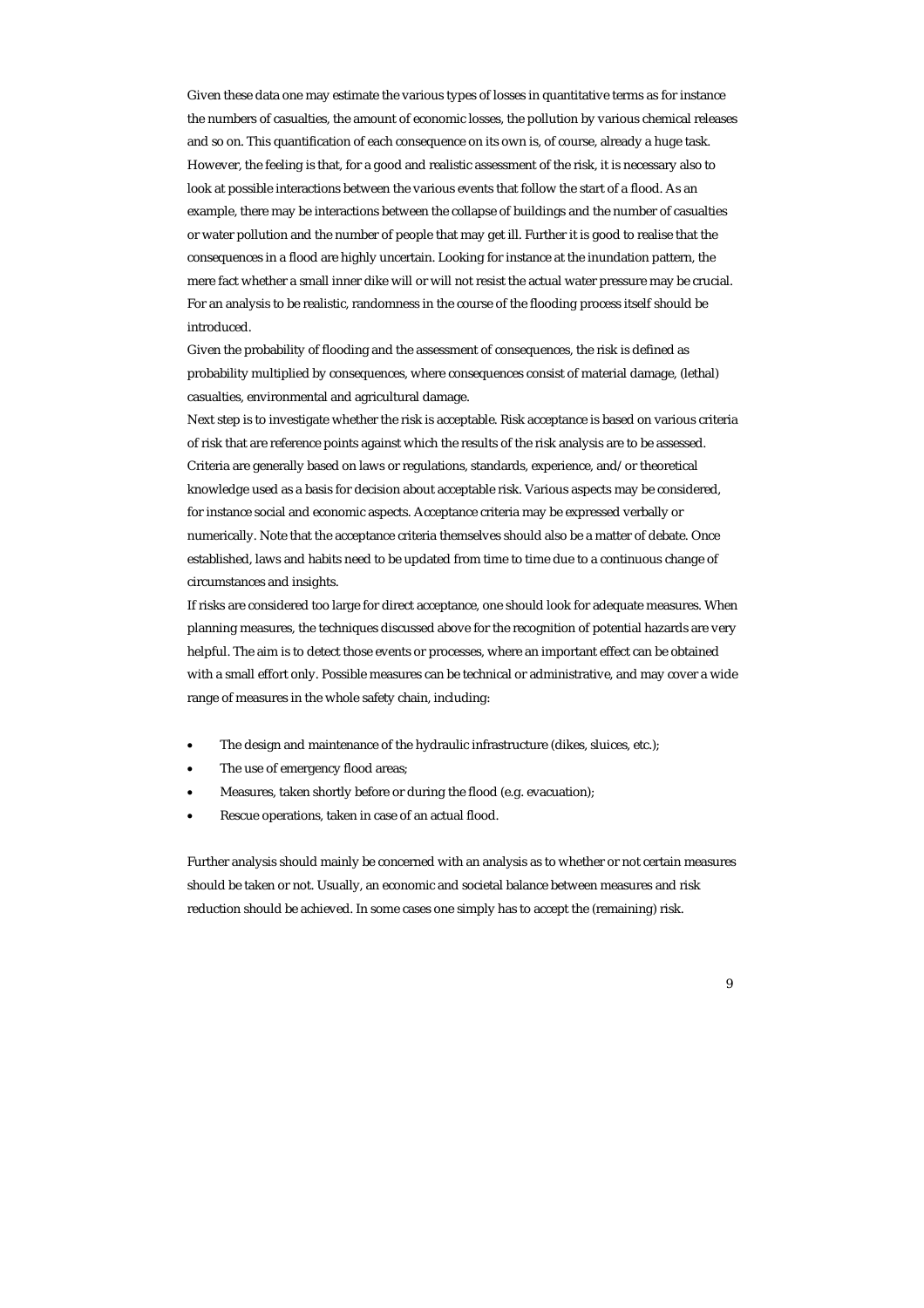

*Figure 1: The case study "Centraal Holland"* 

# **2 General approach to the analysis of probabilities and consequences**

# *2.1 The case study*

In this paper the strategy will be explained formulating a case study. The choice has been made to investigate the risk of flooding of the Western part of the Netherlands, the so-called dike-ring "Centraal Holland" (see Figure 1). A dike-ring is a distinct area surrounded by protecting dikes or other elements. Dike-ring "Centraal Holland" is protected by dikes, dunes, walls, higher grounds, storm-surge barriers, sluices and locks. The dike-ring system is divided into sections, each with its own characteristic flood scenario with unique consequences. In order to calculate the probability of failure of a section, a computer program called PC-Ring was developed in the Netherlands. PC-Ring is extensively described in this Heron issue by Steenbergen et al. In the program, the probability of failure of the several mechanisms is combined. The basic input consists of the statistical properties of load and strength of relatively small dike sections in which these statistical quantities are assumed to be constant. These sections may fail due to several mechanisms, e.g. overtopping, inner slope failure, piping. Mathematical models, some of them by quite extensive computer codes, rather accurately describe each of these phenomena. The results of a PC-Ring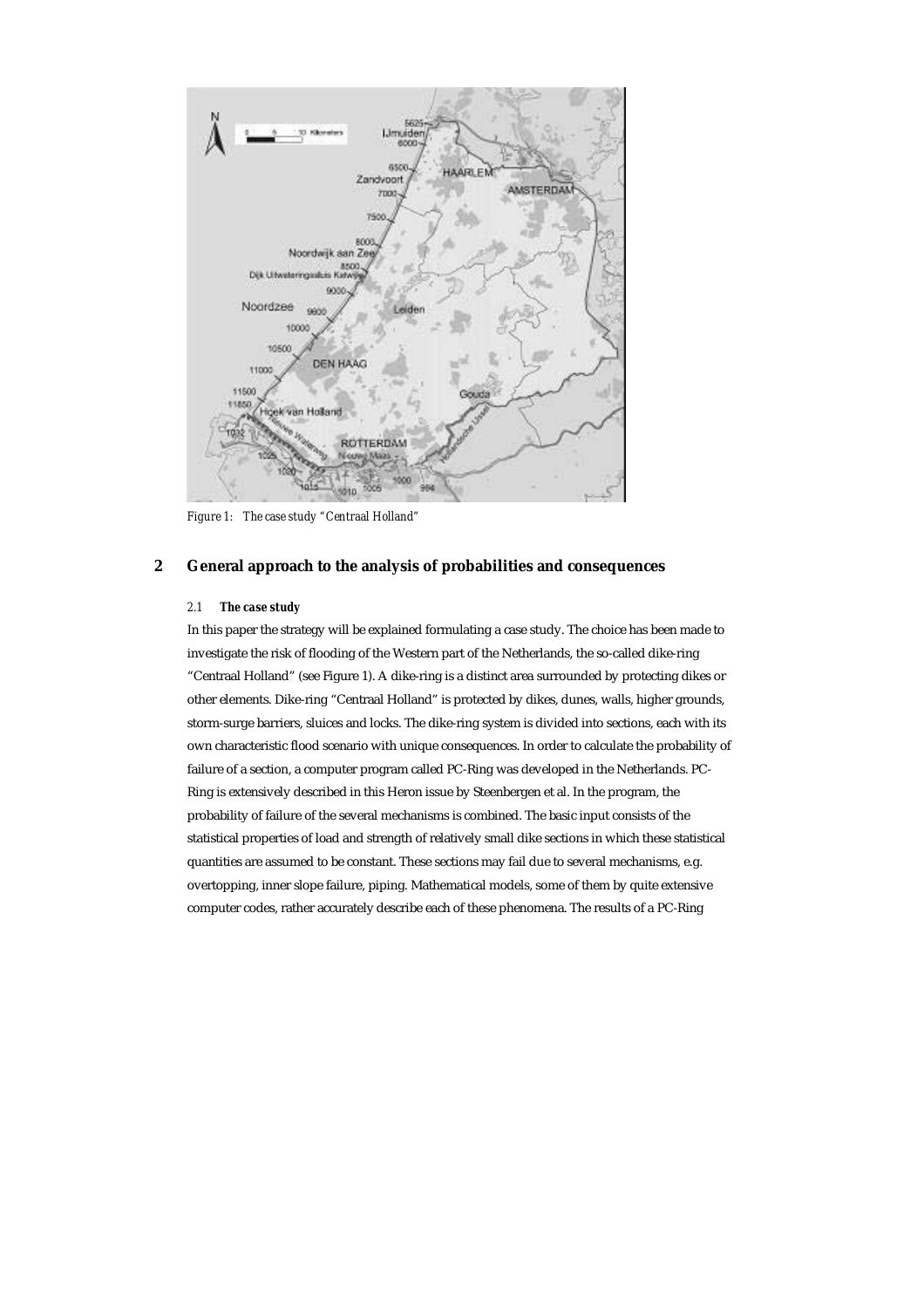analysis are summarised in Table 1, where the reliability indices are given for every dike section i and every mechanism j.

As mentioned in the introduction, the risk is calculated as probability multiplied with consequences. When we consider all possible parts i of a dike-ring and all possible scenario's j, we obtain for the risk:

$$
R = E(S) = \sum_{i} \sum_{j} P_{Fij} S_{ij}
$$

in which  $P_F$  is the probability of failure and S the consequence.

## *2.2 Flood characteristics*

To explain the process only the failure of only one section of the dike-ring "Centraal Holland" is investigated further, i.e. section 1 in Table 1, a river dike breach east of Rotterdam. The probability of failure of this dike-ring section is relatively low. The risk however could still be high because of extensive consequences.

The most important data in flood consequence analysis are the geometric properties of the affected area, in particular the ground levels, embankments and the infrastructure of surface waters. These data are direct input for the calculation of the flooding pattern. The flooding simulations were carried out using the 2D hydraulic SOBEK model. These simulations are described in more detail by Asselman and Heynert (2003). The most important results of the simulation for the case are shown in Figure 2. Figure 2a shows the time of flooding in hours after failure of the dike. The flood covers parts of Rotterdam and smaller cities like Zoetermeer and Gouda. The south-east part is flooded within 5 hours. It takes about 5 days or more before places near the boundary of the dike ring area are inundated. The water depth ranges from 6 m in the central part to less than 1 m at the boundary of the flooded area (Figure 2b). Maximum flow velocities follow a similar distribution with very high values of up to 7 m/s near the dike breach, decreasing to about 0.1 m/s at the boundaries of the inundated area (Figure 2c).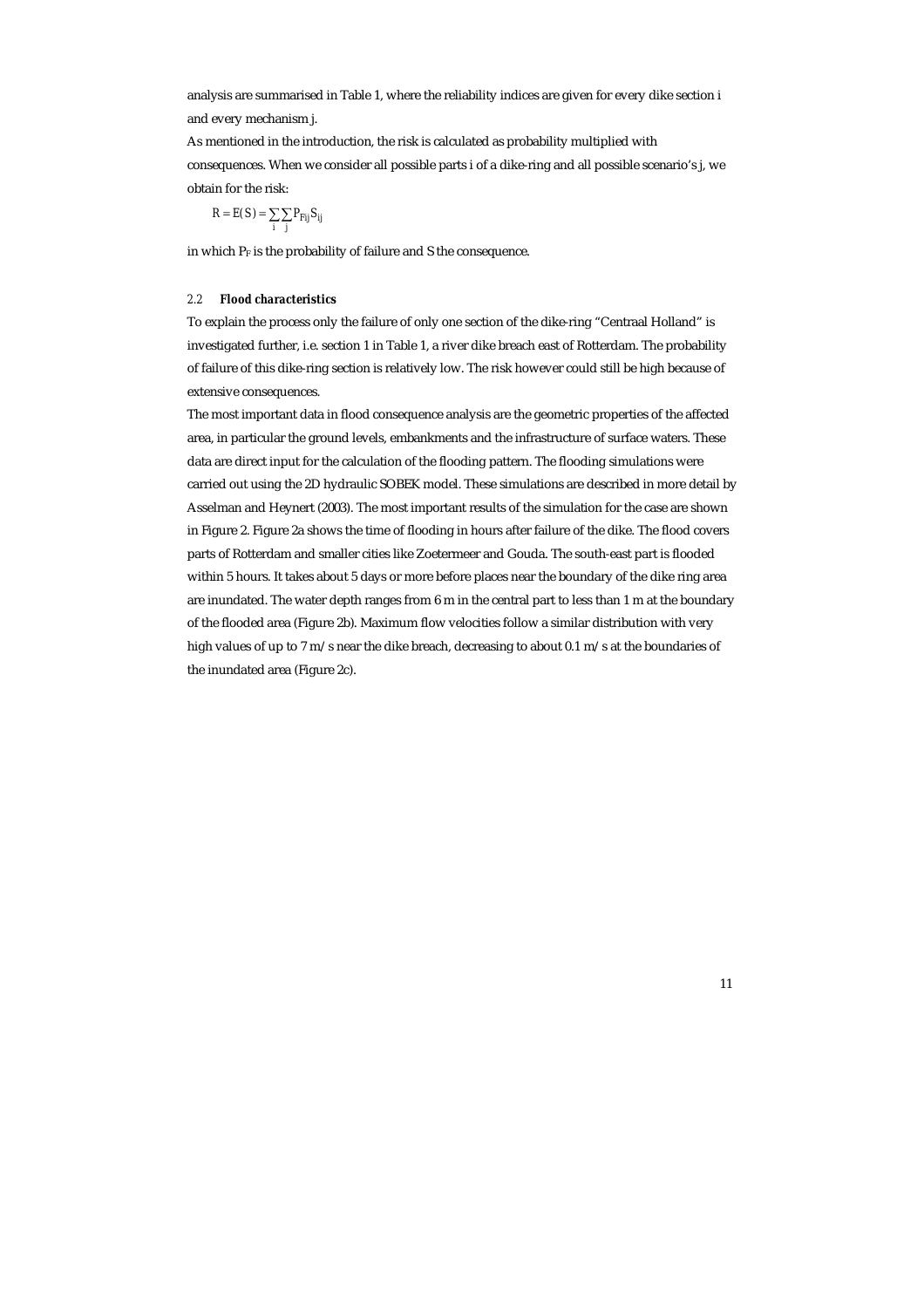

*Figure 2: Case study: flood characteristics computed with the 2D hydraulic model: (a) time of inundation (hours after failure of the river dike), (b) maximum water depth (m), (c) maximum flow velocity (m/s)*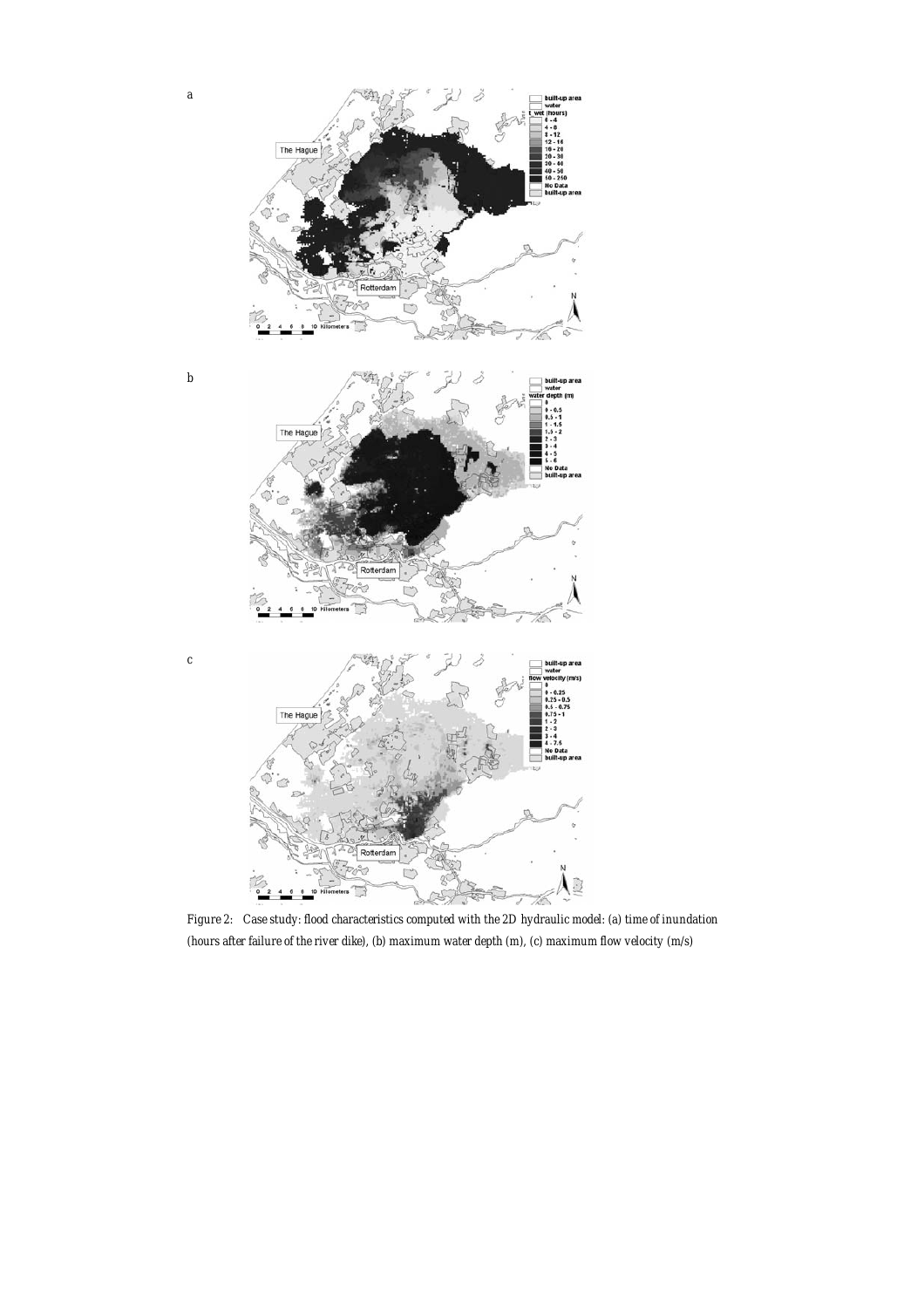| <b>Section</b>          | Over-   | Slope in- | <b>Piping</b> | <b>Erosion</b> | <b>Piping</b> | Non        | <b>Dunes</b> | <b>Total</b> |
|-------------------------|---------|-----------|---------------|----------------|---------------|------------|--------------|--------------|
|                         | topping | stability |               | of revet-      | artefacts     | structural |              |              |
|                         |         |           |               | ment           |               | failure    |              |              |
| $\mathbf{1}$            | $5.0\,$ | 6.6       | 8.2           | 5.7            |               |            |              | $5.0\,$      |
| $\overline{\mathbf{4}}$ | 4.8     |           |               | 12.0           |               |            |              | 4.8          |
| $\boldsymbol{6}$        | 4.4     |           |               |                | 4.8           | 4.8        |              | 4.3          |
| 15                      | 5.5     |           |               |                | 4.8           | 4.8        |              | 4.7          |
| 18                      | 4.4     | 11.4      | 8.1           |                |               |            |              | 4.4          |
| 19                      | 4.6     | 8.5       | 7.2           | 5.7            |               |            |              | 4.6          |
| 23                      | 4.9     |           |               |                | 4.8           | 4.8        |              | 4.6          |
| 29                      | 5.8     |           |               |                |               | 4.8        |              | 4.8          |
| 30                      | 5.6     | 6.1       | 3.3           |                |               |            |              | 3.3          |
| 33                      | 5.0     |           |               |                |               |            |              | 5.0          |
| $35\,$                  |         |           |               |                | 4.8           | 4.8        |              | 4.6          |
| $38\,$                  |         |           |               |                |               |            | 4.1          | 4.1          |
| 39                      |         |           |               |                |               |            | 4.4          | 4.4          |
|                         | 4.3     | 5.1       | 3.3           | 5.6            | 4.5           | 4.4        | 4.1          | 3.3          |

*Table 1: PC-Ring results: reliability indices for defence system "Centraal Holland" (TAW, 2000). The reliability index B is defined as:*  $B = \Phi^{-1}(P_d)$ *, where*  $\Phi$  *represents the standard normal distribution. The total probability of failure of the defence system equals*  $P_f = \Phi(-3.3) = 5.10^{4}$ *.* 

#### *2.3 Flood parameters*

The main results of the flood simulation are: water depth, rise and velocity, weather conditions, duration and water quality. Depth, rise and velocity are self-explaining. For every grid in the model, these parameters are calculated with the hydraulic model as a function of time. The main relevant weather condition is wind, leading to wet up and large waves that may cause damage on one hand and hamper rescue operations on the other. In the case of sea driven inundations there is usually high wind speed during the start of the inundation. For floods initiated by rivers, this correlation is much weaker. Another relevant weather issue is the temperature of water and air, which may play an important role in survival probabilities of people and animals. The duration of the inundation plays a part with regard to both material damage and immaterial damage. As a rule, material objects suffer greater damage as they are in contact with water for a longer time or become partly or wholly saturated with water. Also, a long period of flooding increases the probability of greater distress and hardship or of people dying as a consequence of exhaustion, disease or hunger.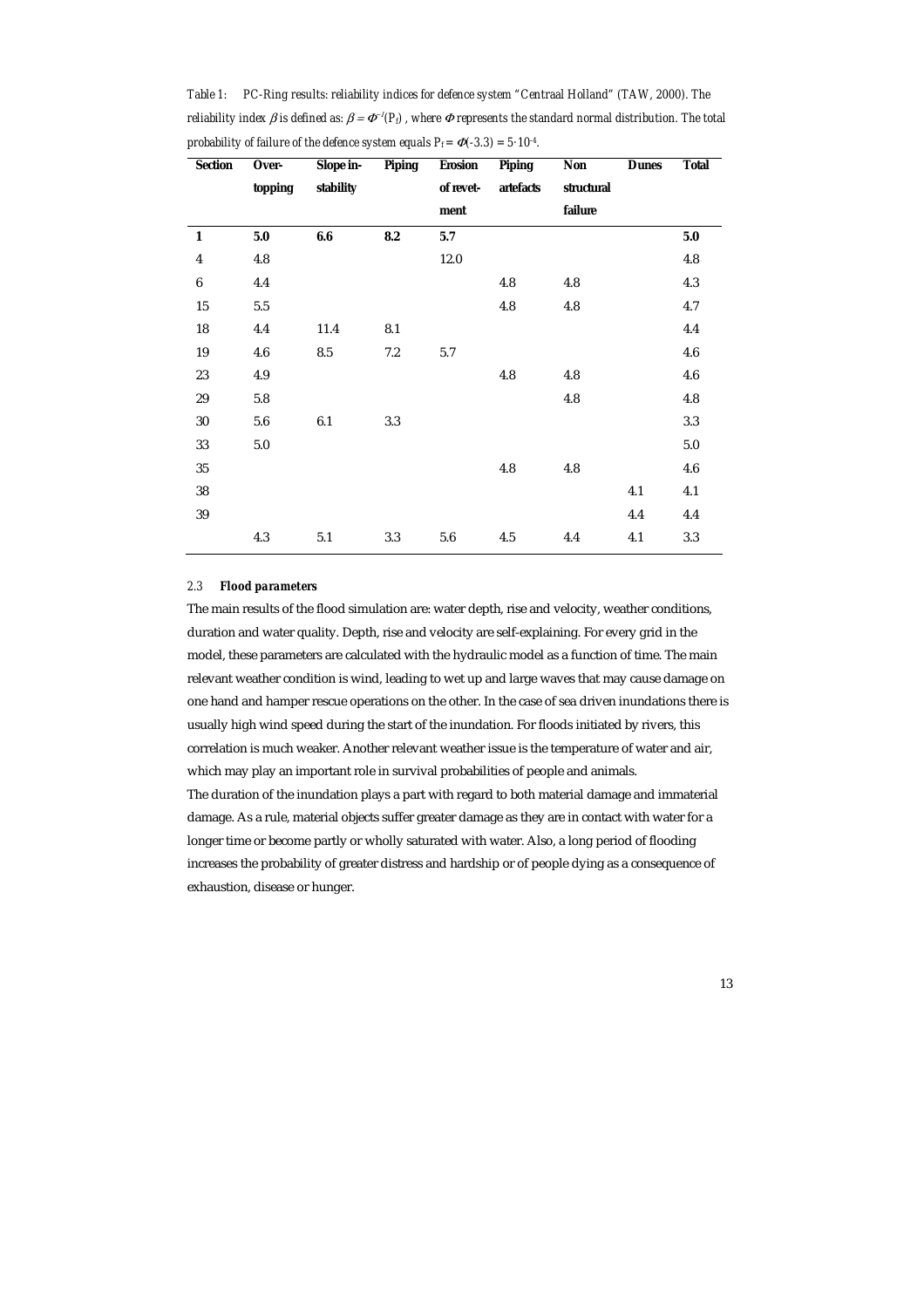Finally, polluted water will cause greater damage than clean water. Also, seawater will have a different effect in terms of damage than fresh water. The (hydraulic) inundation model been coupled to models for migration of dissolved materials and sediment transport. Next it is important to know the land use and population distribution in order to estimate the potential economic losses, environmental damage and loss of human lives. Land use comprises the land use, such as agriculture, industry, urbanisation, wet and dry ecosystems, recreational facilities, etc. Very relevant is information on the nature of the buildings in the affected area (low-, medium-, high-rise, the form of construction (masonry, monolithic concrete), the building materials used, the orientation of the buildings in relation to the flow, the protection of the building by other buildings or vegetation and the amount of debris in the streaming water that may destroy structural elements. The construction depth of the foundation of a building determines the possibility of scour of the foundation. Collapse of buildings is a large potential economic loss, but it may also affect the number of casualties. Further, it is important to obtain information on operational warning systems and evacuation plans prior to the inundation event, and rescue possibilities afterwards.

### **3 Economic loss**

The factors of importance for the economic loss evaluation caused by a flood have been schematised in Figure 3. The extent of economic loss depends mainly on indirect factors that are directed by the flood and area characteristics. Direct damage consists of damage due to loss of properties, recovery damage to recourses and recovery damage to production means. Lifelines comprise electricity, drinking water, sewage system, infrastructure (roads, rail, waterways), gas distribution etc. Floods will affect a great many of these lifelines. This can affect the inundated area itself but also the surrounding areas. The economic losses caused by the loss of lifelines will not only include the repair of the lifelines itself but also the indirect losses caused by the loss of these lifelines. For example business interruption (no flow of goods, no employees). Other indirect damage is cleaning costs and evacuation costs.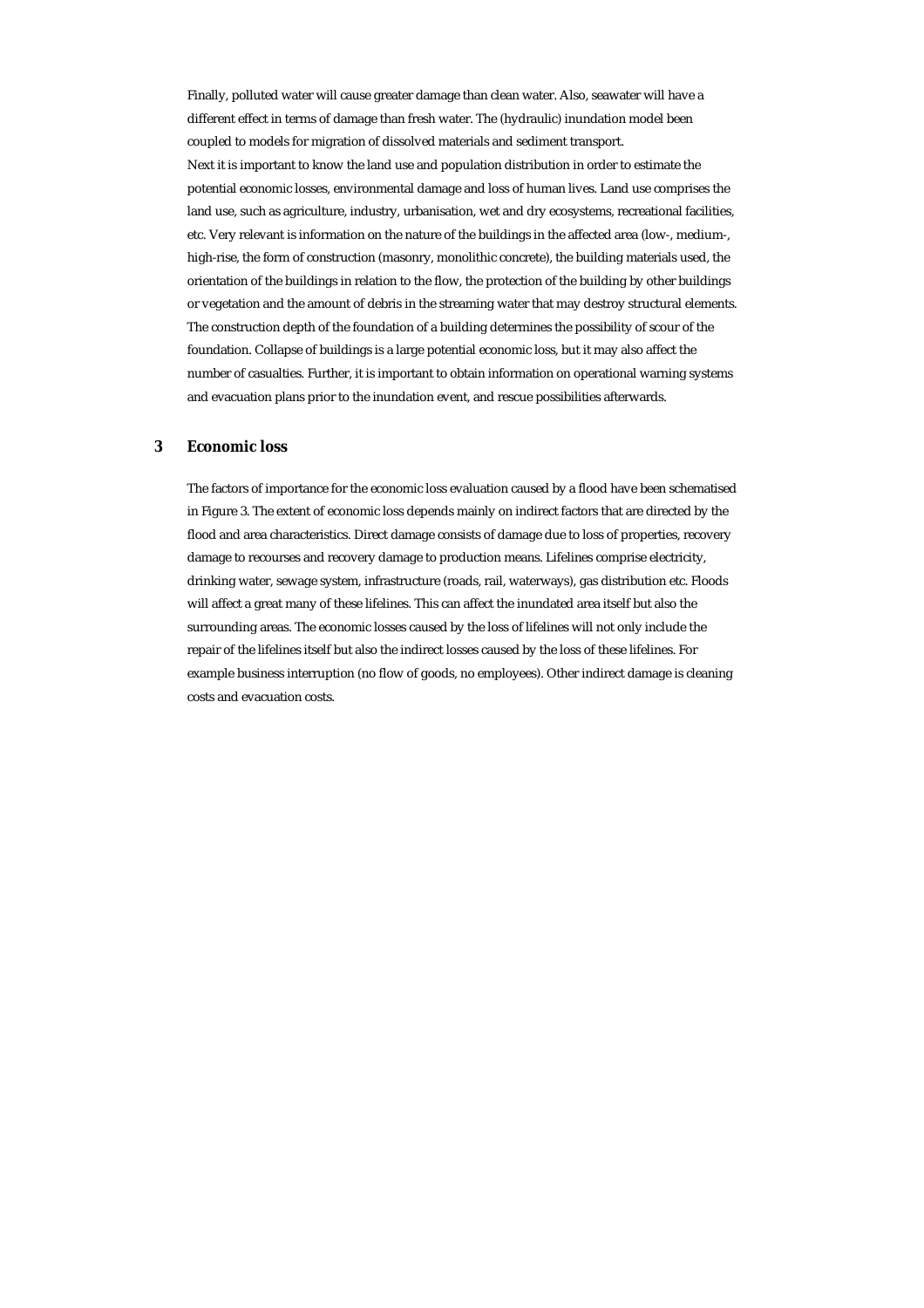

*Figure 3: Economic loss by floods* 

The direct damage is a function of the water depth (and sometimes other flood factors) on the site where the properties are located. This type of damage is suitable to be calculated on the basis of a GIS-approach. For many types of goods, maximum potential losses as well as damage factor curves are available, see for example Figure 4. The damage factor has a value between 0 and 1, which indicates the degree of destruction. This factor depends on the category to which property is assignable and on the flood parameters. By multiplying the value of the object concerned by the damage factor the direct damage caused by a flood can be calculated. The direct losses include also the loss of production for a certain period after the flooding. Indirect economic losses refer to impact of the flood on a larger economic system. For instance, flooding may lead to a blockade of roads and railways, and hamper economic activities in area that may be outside the flooded area. Van der Veen and Logtmeijer (2003) have modelled the effect by means of an input-output matrix. The economic loss for the case "Centraal Holland" is calculated by means of a GIS model, combining the geographical information and flood characteristics. The damage inflicted to the economy in case of a flood is subdivided into direct damage (damage to capital goods in the dikering area) and indirect damage (interruption of production). The direct damage has been calculated according to the Dutch 'Standard method' (Vrisou van Eck and Kok, 2000). The indirect damage is calculated according to a so-called 'input-output model' assuming that 50% of the production loss is overtaken by areas outside the dike-ring. The economic damage equals 29,000 million euro. The indirect damage based on Van der Veen, et al. (2003) is estimated 28,000 million euro.

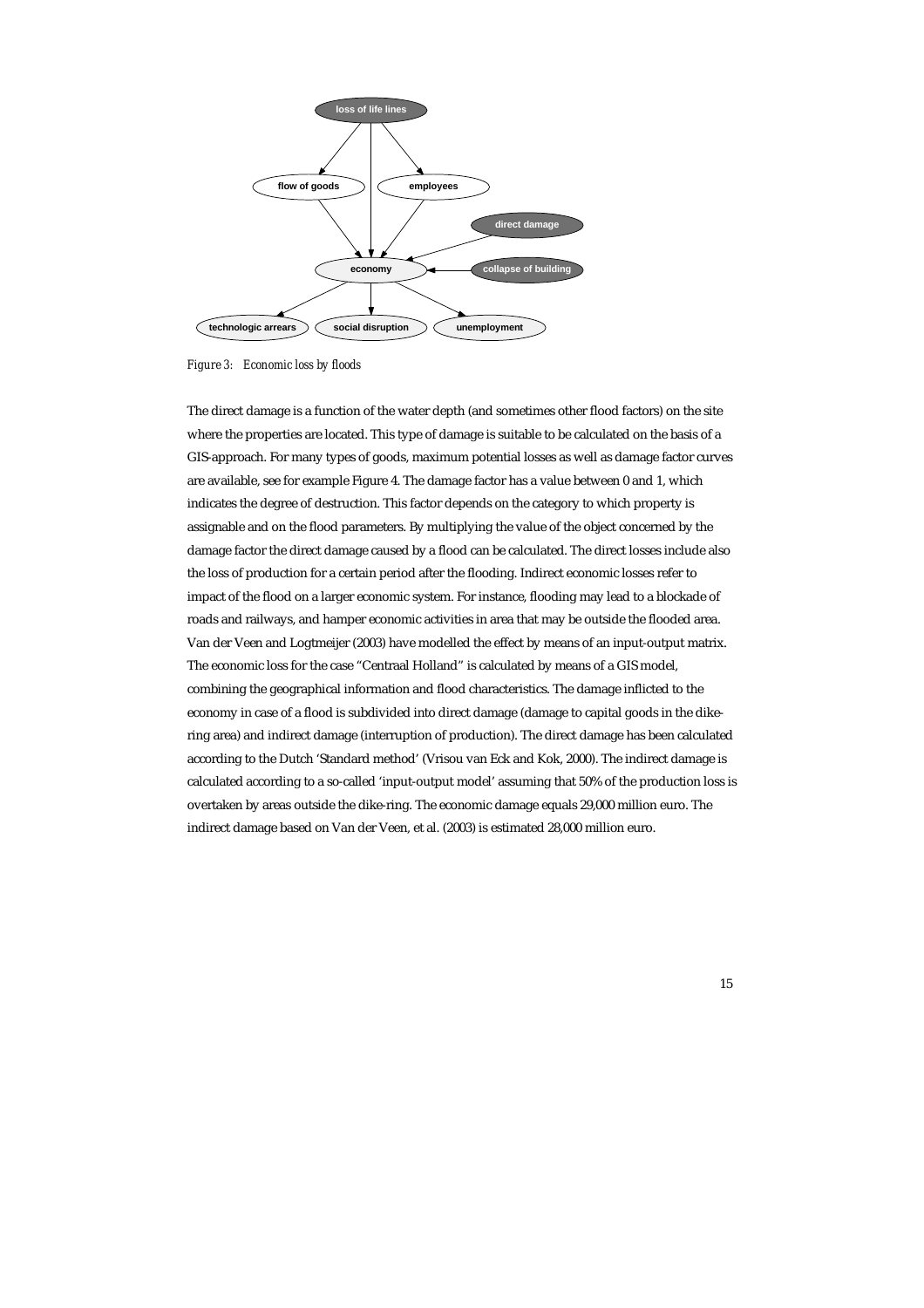

*Figure 4: Example of damage function according to Standaardmethode (Kok et al. 2002)* 

# **4 Agricultural damage**

Van der Most and Van der Bolt (1999) have developed a protocol to quantify crop damage. The following land use categories were investigated: grassland, arable land, high-grade agriculture, horticulture and greenhouse agriculture. Flood damage on agricultural fields is related to deterioration of soil structure and high salt concentrations of flood waters. For three groups of crops and for seven soil types, Van der Bolt and Kok (2000) have modelled this type of damage due to short, extreme precipitation events, both on arable land and on grassland. When extremely shallow groundwater tables develop on arable land, damage to crops is maximal after 72 hours of continuous flooding.

In addition, an assessment was made of the damage that is the result of reduced traffic ability and soil tillage. As data for arable land were unavailable, damage parameters for arable land were based upon damage calculated for grassland on sandy soil (Postma, 1992). The parameter values have been corrected for soil types other than sand and for crops other than grass. The flood damage functions for grass-, and arable land contain coefficients that are seasonally dependent. As a result, flooding of grassland during the winter season will not induce any damage.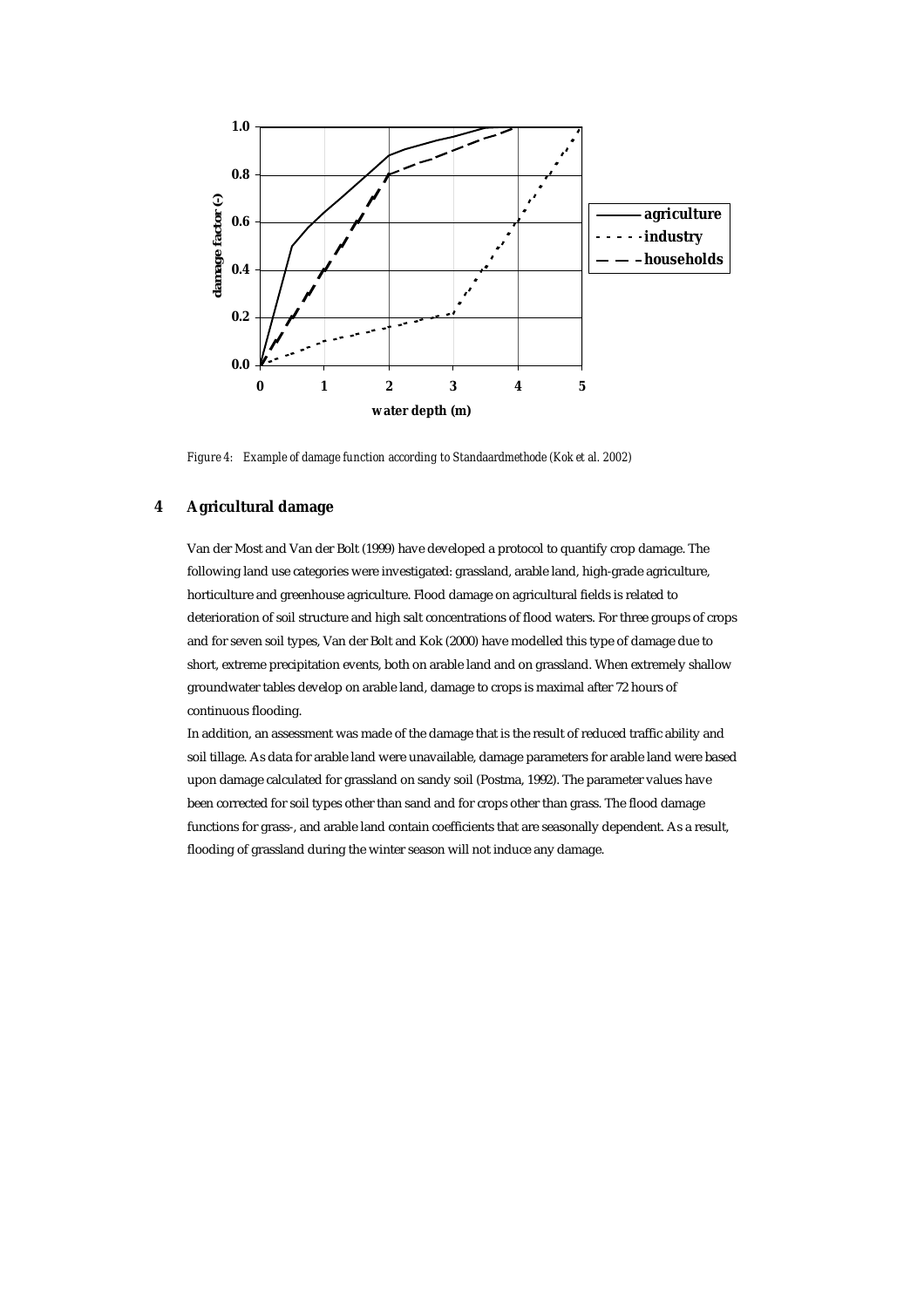*Table 2: Estimated maximum crop damage in agriculture* 

|                         | area    |      | average inundation | produce       | damage      |
|-------------------------|---------|------|--------------------|---------------|-------------|
| crop                    | (ha)    | (%)  | (m)                | $(\Theta$ ha) | $(M\Theta)$ |
| grassland               | 36 094  | 71.4 | 1.75               | 900           | 32          |
| glasshouse horticulture | 3494    | 6.9  | 2.35               | 225 000       | 786         |
| cereals                 | 2 3 9 4 | 4.7  | 3.32               | 900           | 21          |
| potato (edible)         | 2006    | 4.0  | 3.41               | 4 500         | 9           |
| maize                   | 1413    | 2.8  | 2.14               | 900           | 1           |
| sugar beets             | 1 1 4 4 | 2.3  | 3.30               | 2800          | 3           |
| orchard                 | 100     | 0.2  | 2.92               | 11 500        | 1           |
| total                   |         |      |                    |               | 835         |

The calculated damages given in Table 2 appear to be realistic, yet they cannot be verified due to a lack of data. In Van der Bolt and Kok (2000), flood damage to crops was assessed by multiplying flooded areas with average crop yields. The product varied from €900/ha (cereals) to €30,000/ha (flower bulbs). In glasshouse horticulture, flooding damage reaches a maximum at 0.5 m flood depth. For flooding events less than 72 hours, the damage is assessed to be 50%; for longer periods 100%. Yield losses range from €185,000/ha for vegetables to €275,000/ha for pot- and bed-plants. For the case study, inundation data is specified for the major categories of crops in Table 4. Assuming that crop damage is 100% after 72 hours continuous inundation, which is the case at all agricultural fields in this simulation, the damage was calculated by multiplying the produce  $(\epsilon/\hbar a)$ with the associated acreage (ha), yielding a total damage due to flooding of 853 million euro (worst case scenario).

# **5 Loss of human lives**

# *5.1 Approach*

Loss of lives during a flood can occur in many ways. For instance, people can be swept in the water and buildings can collapse. Also indirect causes, such as flood induced heart attacks, shocks and electrocution during the clean up phase can contribute to the death toll. Floods can even result in higher mortality levels in the years afterwards, due to an increase of stress and illnesses, see for example (Bennet, 1970). The many factors that influence the number of casualties by a flood are shown in the diagram, see Figure 5.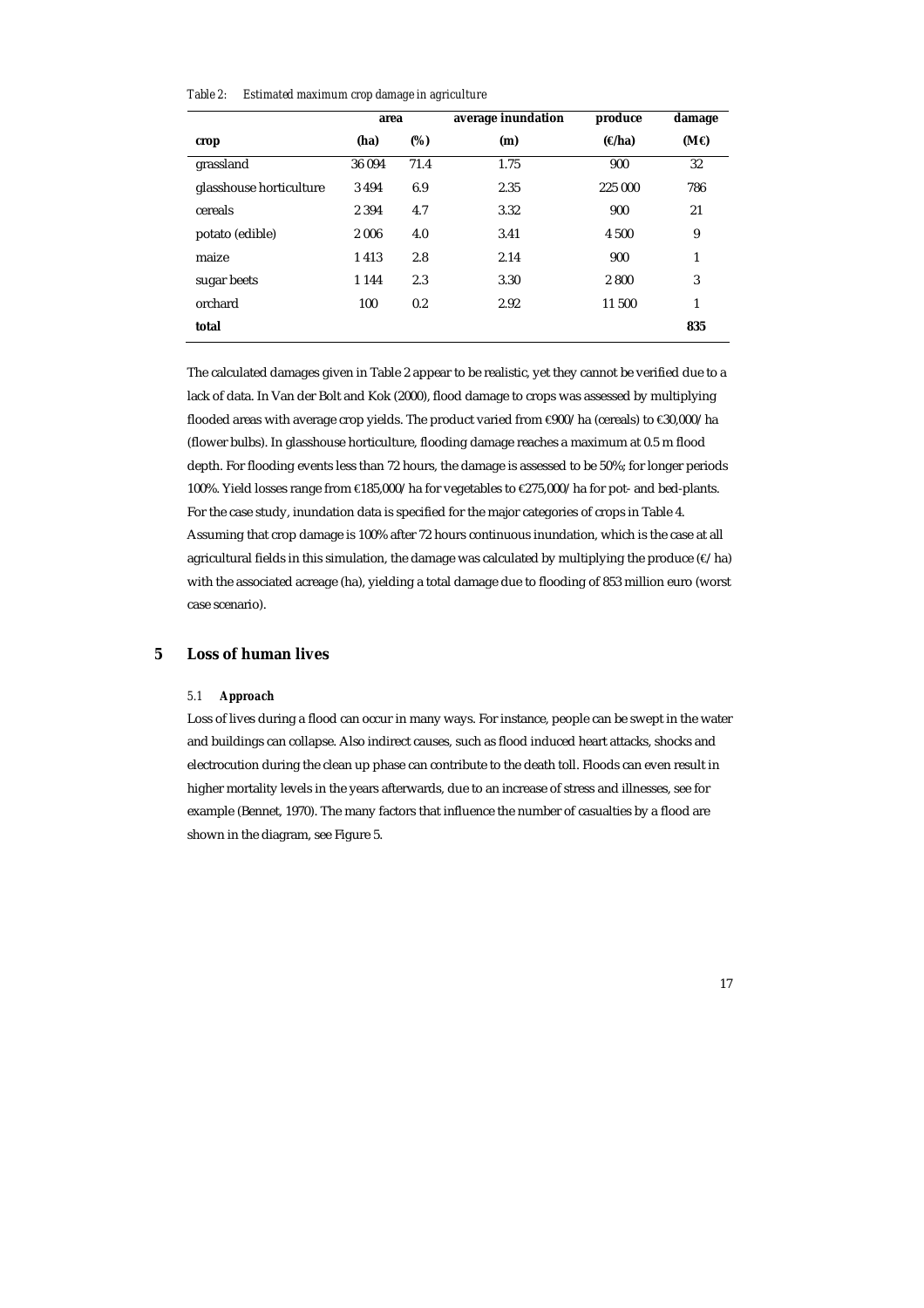

*Figure 5: Casualties by floods* 

Based on the collected data from the 1953 flood the following approach is proposed to relate flood mortality (i.e. the fraction of inhabitants in an area that lose their life in the flood) to hydraulic characteristics of the flood. Three categories of flood deaths are distinguished:

- Drowning persons due to rapidly rising water;
- Drowning persons due to high flow velocities;
- Deaths due to other causes, such as hypothermia, heart attacks, shock, failed rescue, etc.

Analysis of shows that rapidly rising water levels were the main cause of death during the unexpected flood in 1953 in The Netherlands (Waarts, 1992). People will not be able to reach high grounds or even to reach the higher floors of buildings when the water rises rapidly. It is expected that especially the combination of water depth and rate of rising causes the danger. The fatalities caused by rapid increase in water depth during the 1953 flood are shown in Figure 6. The second mechanism is that due to high flow velocities people lose their stability, fall into the water and drown. Buildings can collapse as well. Especially dangerous situations will occur near the breach (where high flow velocities occur). Tests on the stability of people in flows have been carried out by Abt et al. (1989). Roos (2003) has set up a method to analyse the collapse of buildings during floods. The mechanism of collapse of walls is considered for four types of housing: traditional buildings, Cast concrete and prefabrication. In the model developed by Roos the probability of collapse of a wall can be determined as a function of water depth and flow velocity.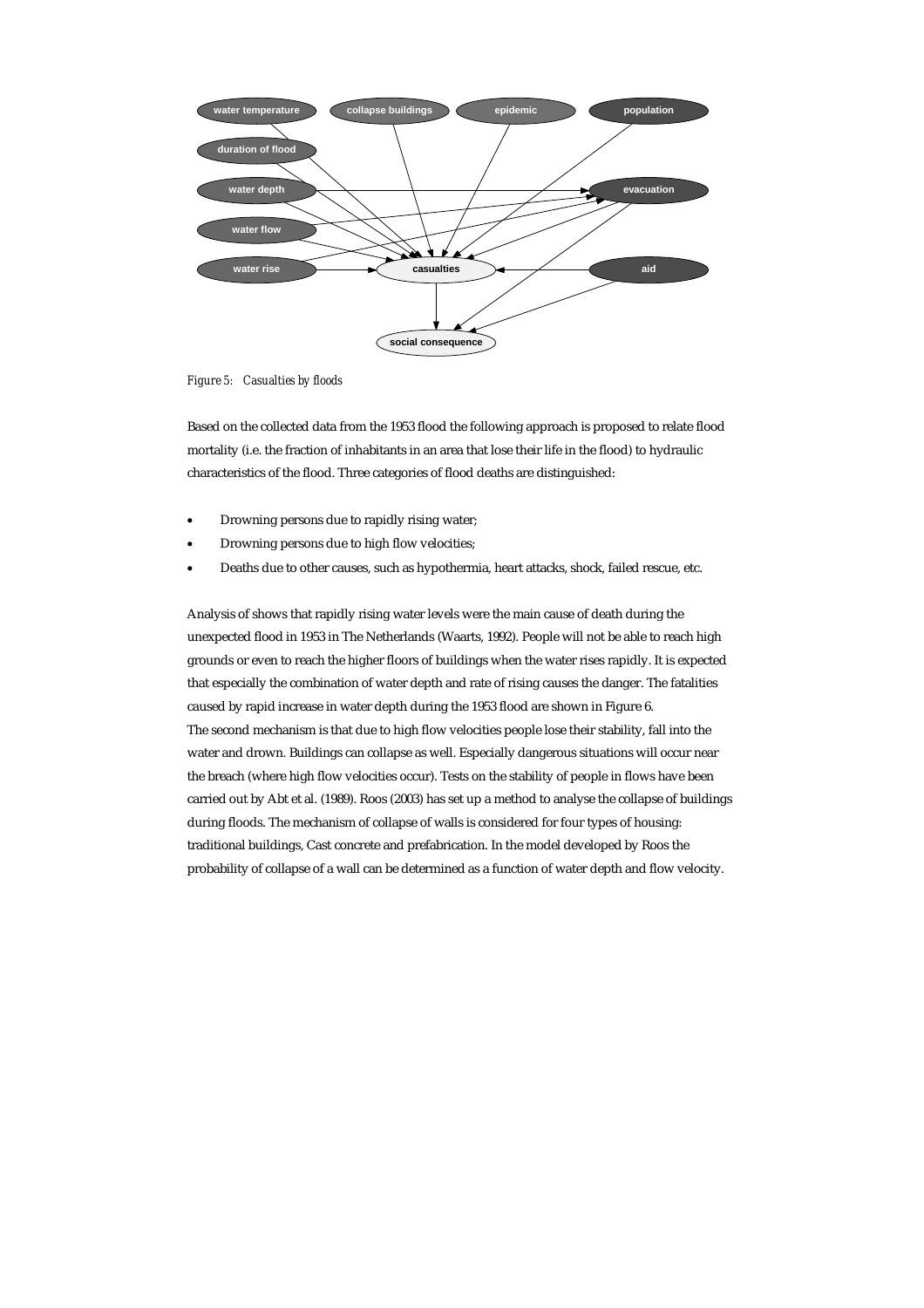

*Figure 6: Proposed function for estimation of flood mortality for rapidly rising water* 



*Figure 7: Proposed function for flood mortality estimation due to other causes* 

If rapidly rising water levels or high flow velocities do not cause fatalities, other causes may also result in fatalities. These causes can be for example hypothermia or fatigue of persons, collapse of building after a long period of hydraulic load. Besides, people drown during rescue operations (also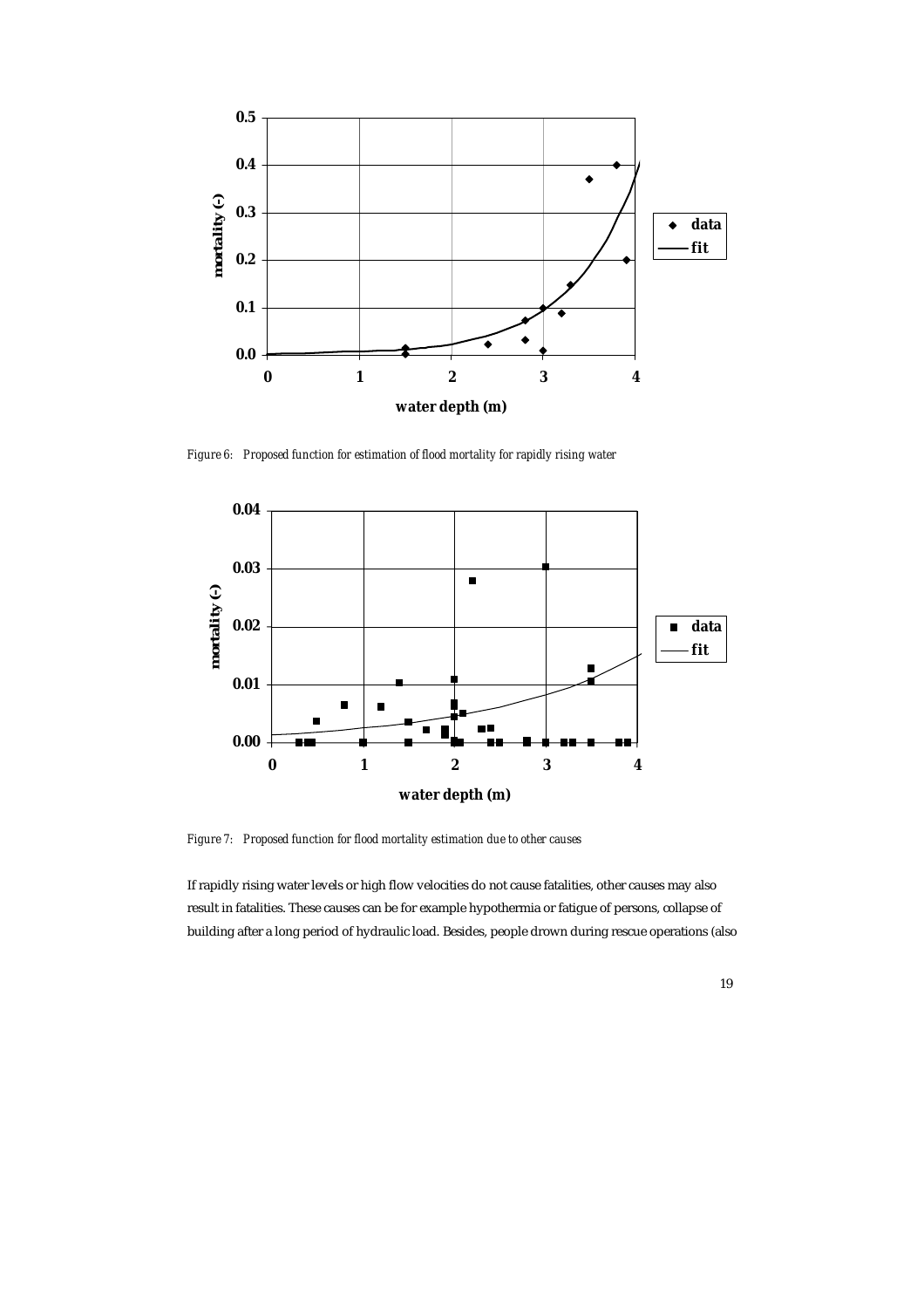the rescuers). Indirect causes of death, such as heart attacks and electrocution, can be relevant as well. For the 1953 flood the reported mortalities for other causes are shown in Figure 7.

# *5.2 Evacuation*

The probability of drowning may reduce when evacuation is carried out. Barendregt et al. (2002) developed a simple conceptual method to simulate an evacuation of a flood prone area in the Netherlands. This model mainly considers preventive evacuation before the beginning of the flood. A preventive evacuation consists of three stages: the decision-making, initiation of the evacuation, and the evacuation itself. The time needed for each phase depends on the availability of an evacuation plan, the number of people to be evacuated and the available infrastructure. The available time for evacuation depends on the predictability of the water levels at sea or in the river and the failure mechanism. While extreme river discharges in the Netherlands can be predicted up to several days' ahead, extreme sea water levels have a much shorter prediction time (6 – 10 hours). Failure of a dike is relatively easy to predict in case of overtopping, but is much more difficult to foresee in case of the failure mechanism piping. In case of evacuation or escape after failure of the dike, the available time only depends on the travel time of the flood wave to a certain location within the flooded area. The time needed for decision making and initialisation in that case equals the time needed to warn people and for the people to prepare themselves for departure. The time required for evacuation depends on the capacity of the infrastructure. In the case of evacuation after failure of the river dike this will mainly be the capacity of the roads as the railway system is expected to be dysfunctional. Depending on the available time and the requested time, a certain percentage of the inhabitants will be able to escape in time.

The number of casualties of the case "Centraal Holland" is calculated by means of a GIS model, combining the geographical information, flood characteristics and evacuation possibilities. The summarised outcome is presented in Table 3.

|                                                             | estimated value |
|-------------------------------------------------------------|-----------------|
| inhabitants dike-ring area                                  | 3.6 million     |
| inhabitants inundated area                                  | 942.334         |
| inhabitants unable to escape                                | 485.795         |
| inhabitants unable to escape, living in high-rise buildings | 40.354          |
| fatalities due to high flow velocities                      | 5035            |
| fatalities due to large water depths, rapid rise            | 66.453          |
| fatalities due to large water depths, slow rise             | 2154            |
| total number of fatalities                                  | 71.800          |
| % of inhabitants killed                                     | 7.6             |

*Table 3: Estimated number of fatalities for the case "Centraal Holland"*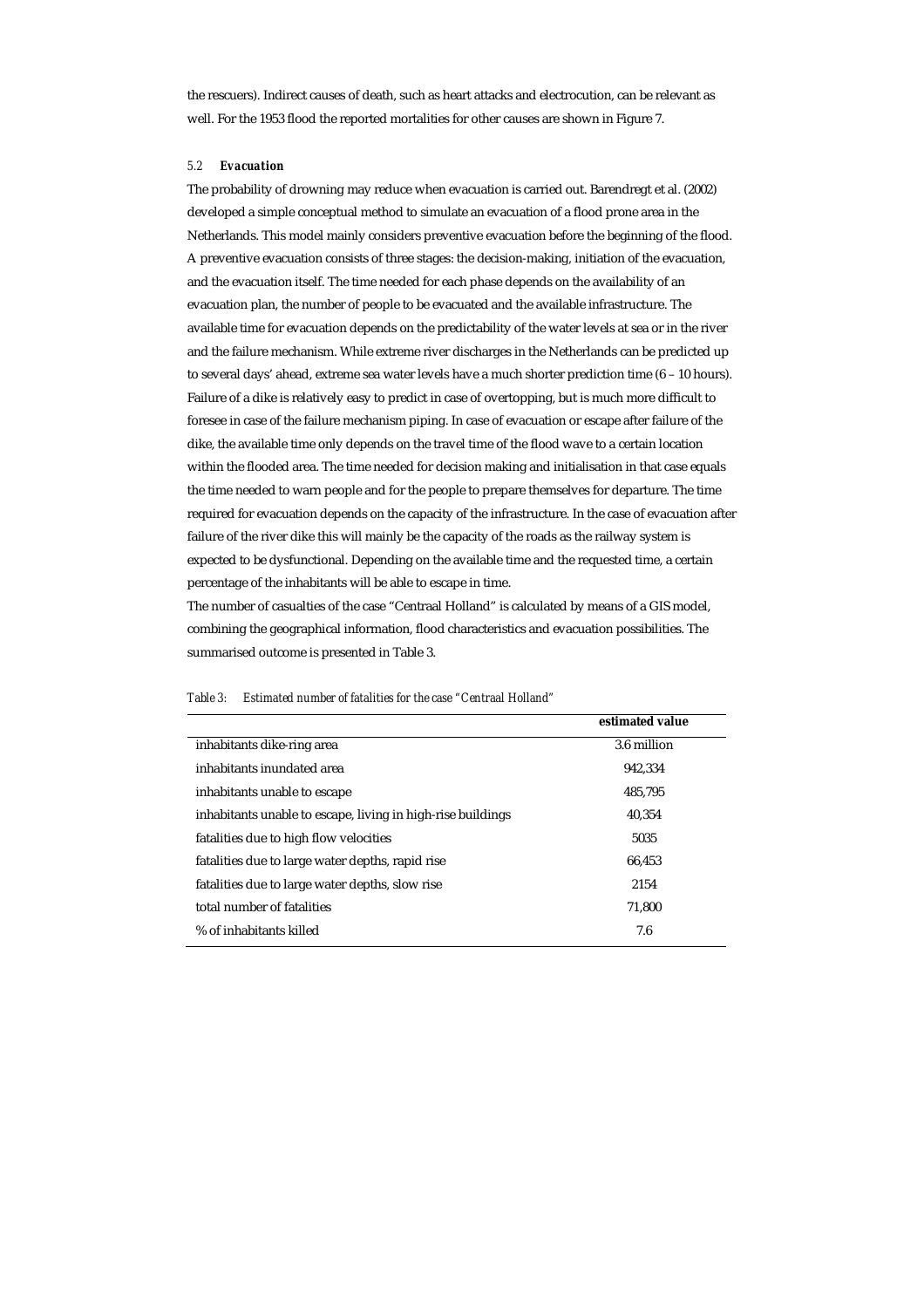The high flow velocities in combination with large water depths, strong enough for the destruction of buildings only causes fatalities near the dike breach. The number of fatalities caused by large water depths is much larger. No people are killed near the boundaries of the flooded area. This is because almost everybody is able to escape or because water depths and flow velocities are low. Evacuation during the flood does not significantly reduce the number of fatalities in this case study area. This is because the area where most lives are lost is inundated within a few hours. Escape during the flood is therefore impossible. Only evacuation beforehand would have helped to reduce the number of fatalities in this area.

# **6 Environmental damage**

# *6.1 Introduction*

So far, little research has been carried out into the environmental impacts of floods (Zwolsman et al., 2000). Pollutants are dispersed through the air (not included in this study), dissolved in water and adsorbed to suspended matter. The release, migration, decay and sedimentation of the pollutants is simulated with flow- and sedimentation models. The polluted water and suspended matter affect people and ecosystems - the targets - in the flooded districts. The environmental damage depends mainly on the magnitude of water flow and water depth.

These two factors may also result in damage to structures containing inflammable materials or chemicals that may catch fire, explode or be released. This, in turn, will lead to pollution of sediments, water and air. The release of chemicals can also take place just by overflowing industrial areas without damaging the structures. Environmental damage can be assessed by incorporating cleaning costs, yet profound structural damage to dry and wet ecosystems may be hard to express into quantities.

#### *6.2 Transport models*

The water quality module 'Delwaq' simulates the spread of pollutants following the flooding event, simulated by the SOBEK model. Grid cells were involved in the water quality simulations only if the water height exceeded 0.2 m. The potential sources of contamination are quite diverse: industries, garbage dumps, farms (herbicides, pesticides), cars, oil tanks near petrol stations, diffuse sources of contamination in the soil and, not in the least, the water of the river Rhine which inundates the polder district. In this paper, a simplified version of Delwaq was adopted, describing the release and migration of pollutants with a limited set of parameters, either dissolved or suspended.

Suspended material is a crucial transport medium for pollutants since key pollutants like heavy metals and insecticides are easily adsorbed to (moving) soil particles. The accumulation and spatial distribution of hazardous toxics is therefore linked to suspension- and sedimentation processes.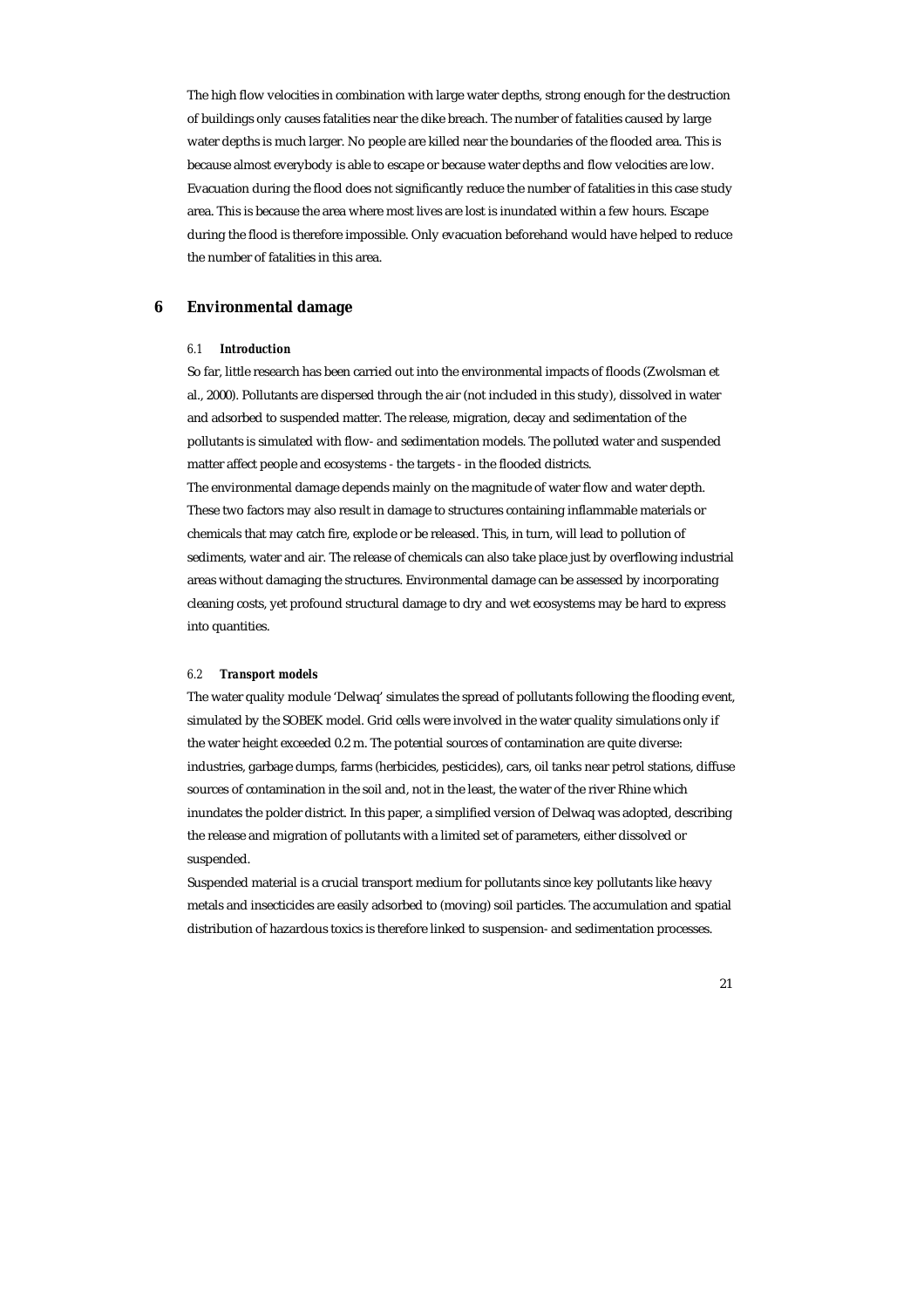When a dike breach occurs, riverine silt- and clay sized material enters the area. The highest suspended sediment concentration in the Rhine and Meuse rivers usually occurs just prior to the peak discharge of the river (Middelkoop, 1997). At high flow velocities, erosion may further enhance the concentration of suspended solids in the water; potential sources are channels/depressions and bare arable land. The sediment transport model that was used in this study was primarily developed to simulate sediment accumulation in so-called Emergency Retention Areas ('ERAs') in The Netherlands (Asselman, 2003; Cuypers, 2000).

#### *6.3 Results*

For all toxic substances in the flooded area, sources, volumes, release rates and sedimentation mechanisms were investigated. The release mechanisms depend on the flooding conditions and the way the materials are used or stored. Ten groups of harmful compounds that were regarded the most relevant for this case study were included in the simulations. The selection was based on a combination of 'toxicity' and volumes present, and was based on known flood cases. Toxicity should be interpreted somewhat loosely as 'the capacity to alter or disturb the receiving environment', hence phosphates - fertilising the soil of rural areas - were included.



*Figure 8: Mono-aromatic concentrations, 2 days after the dike breach (left) and 10 days after the breach (right)*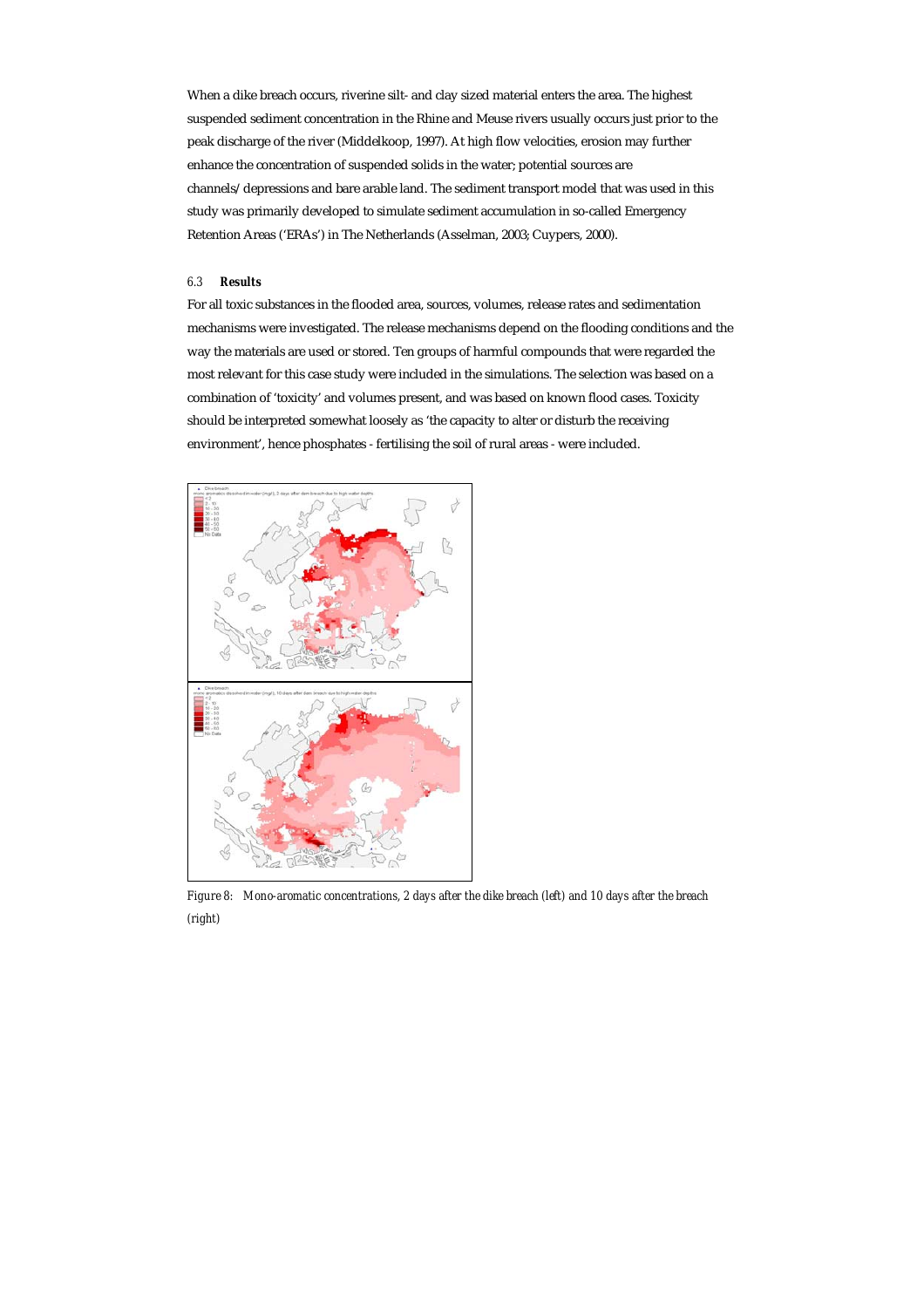Figure 8 shows a typical result of the study: concentrations of dissolved mono-aromatics. The highest concentrations are found near the downstream borders of the flooded area. Most aromatics originate from the river Rhine. Less than 10% of all simulated mono-aromatics will be benzene. Still, the flooding will lead to concentrations well in excess of the Dutch Intervention value (0.03 mg benzene /l), even after 10 days. Hence a substantial part of the inundated area will be covered with seriously contaminated water for more than 10 days. Due to decay, the concentrations will gradually decrease to values that will not pose any risk to human health.

The environmental damage for the case "Centraal Holland" is calculated by means of a GIS model, combining the geographical information and flood characteristics and is summarised in Table 4.

| Table 4: | Environmental damage of flooding due to dike breach near Rotterdam |  |  |  |  |
|----------|--------------------------------------------------------------------|--|--|--|--|
|          |                                                                    |  |  |  |  |

| substance     | concentration      |
|---------------|--------------------|
| sediment      | $2 \text{ mm}$     |
| <b>PAHs</b>   | $40 \text{ mg/kg}$ |
| alkanes       | 6 g/m <sup>2</sup> |
| <b>DNAPLs</b> | $3 \text{ mg}/1$   |
| phosphates    | $250$ kg/ha        |
| heavy metals  | $700$ mg/kg        |

According to Dutch regulations, all pollution must be removed. The regulations prescribe that all contamination which occurred after 1987 has to be cleaned up. Assuming that this regulation is applicable in case of flooding, a first estimation of cleanup costs can be done. The total amount of sediment deposited in the area is estimated as 388 million kg, which is equivalent to approximately 0.23 million m3. As it is difficult to remove layers less than 10 cm thick, this could mean that a total volume of 10 million m3 would have to be disposed of as contaminated soil. With typical soil remediation costs of 35-55 €/m3 this would amount to total cleaning costs of 350 to 550 million euro. This scenario is not very likely, though. In the flooded area, 15% is urban area and 85% is agriculture land. As outlined above, mixing with underlying soil is likely to take place in agricultural land, apart perhaps from locations with thicker accumulations of sediment. In urban areas, material deposited on hard-covered areas could be collected. This may be cumbersome (and thus expensive) in cases when the sediment has entered areas that are difficult to access. Nonetheless a more realistic cost assessment could be that only about 30% (15% from the urban areas and say another 15% from rural areas) of the sediment would be disposed of as polluted soil. Clean-up costs per m<sup>3</sup> might be higher than stated above (say double). This would result in estimated cleanup costs of about 80 million euro.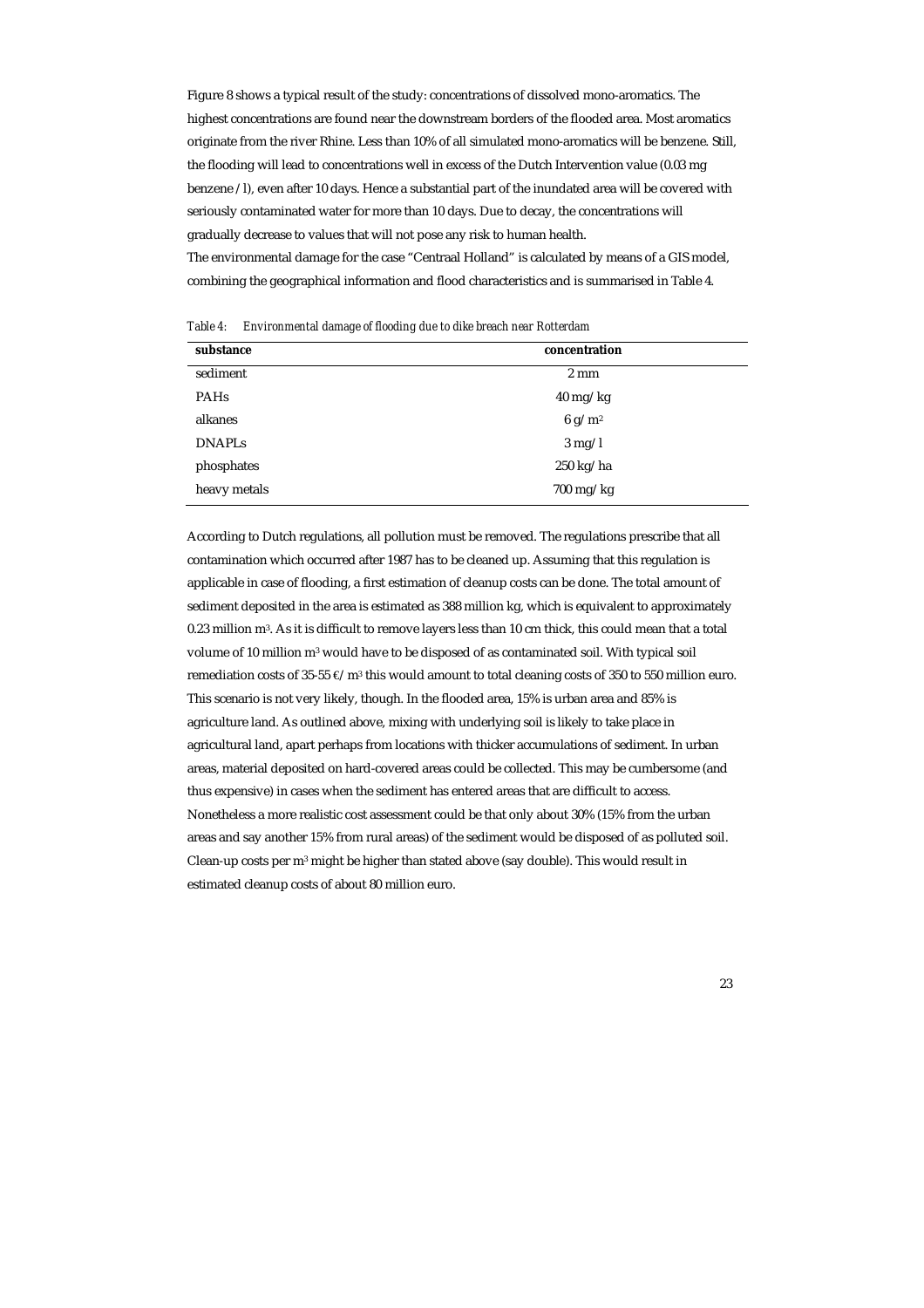# **7 Decision making**

#### *7.1 Risk acceptance*

The aim of a risk analysis it to judge whether the risk is acceptable, and if not, to decide on the measures to be taken. The acceptability of risks is usually judged against three criteria:

- The individual risk criterion
- The societal risk criterion
- The economic criterion

First of all it has to be remembered that this case study is only a small part of the risk of inundation of the "Centraal Holland" dike-ring. As mentioned in paragraph 2, the risk should be calculated as a summation of all possible dike-breach locations. Here only one of the many locations has been investigated, i.e. the dike section near Rotterdam. The consequences of the dike breach are summarised in Table 5.

| Consequences of flooding in the case "Centraal Holland" |
|---------------------------------------------------------|

| Damage type                          | Consequence                       |
|--------------------------------------|-----------------------------------|
| Direct damage                        | 29.000 million euro               |
| Agricultural damage                  | 853 million euro                  |
| Indirect damage                      | 28,000 million euro               |
| <b>Fatalities</b>                    | 71,800 persons                    |
| Environmental damage (cleanup costs) | $215 (= (350+80)/2)$ million euro |

The individual risk limit is based on the idea that a person's fatality rate should not be dominated by one type of hazard. This certainly holds for dangers like floods that are endured on a nonvoluntary basis. Therefore the acceptance level of flood risks will be lower than the acceptance level of, for example, skiing. In this case the probability of flooding of the whole dike ring is 4.8·10-4. The probability of fatalities given a flood is equal to 2% (= 71,800/3.6 million). The risk for the total community in defence system "Centraal Holland" is therefore on average approximately 10<sup>-5</sup>. Compared to the Dutch standards this is acceptable. Note that the inhabitants living near the dikes have a risk equal to 4.8·10-4, which is not acceptable.

The societal risk limit is based on the fact that the society has a great aversion against accidents with many casualties at once. Such accidents are usually presented in the form of so-called F-n-curves. In this case n equals 71,800 and F equals a 2.9·10-7. The case "Centraal Holland" is within the ALARP region (as low as reasonably possible).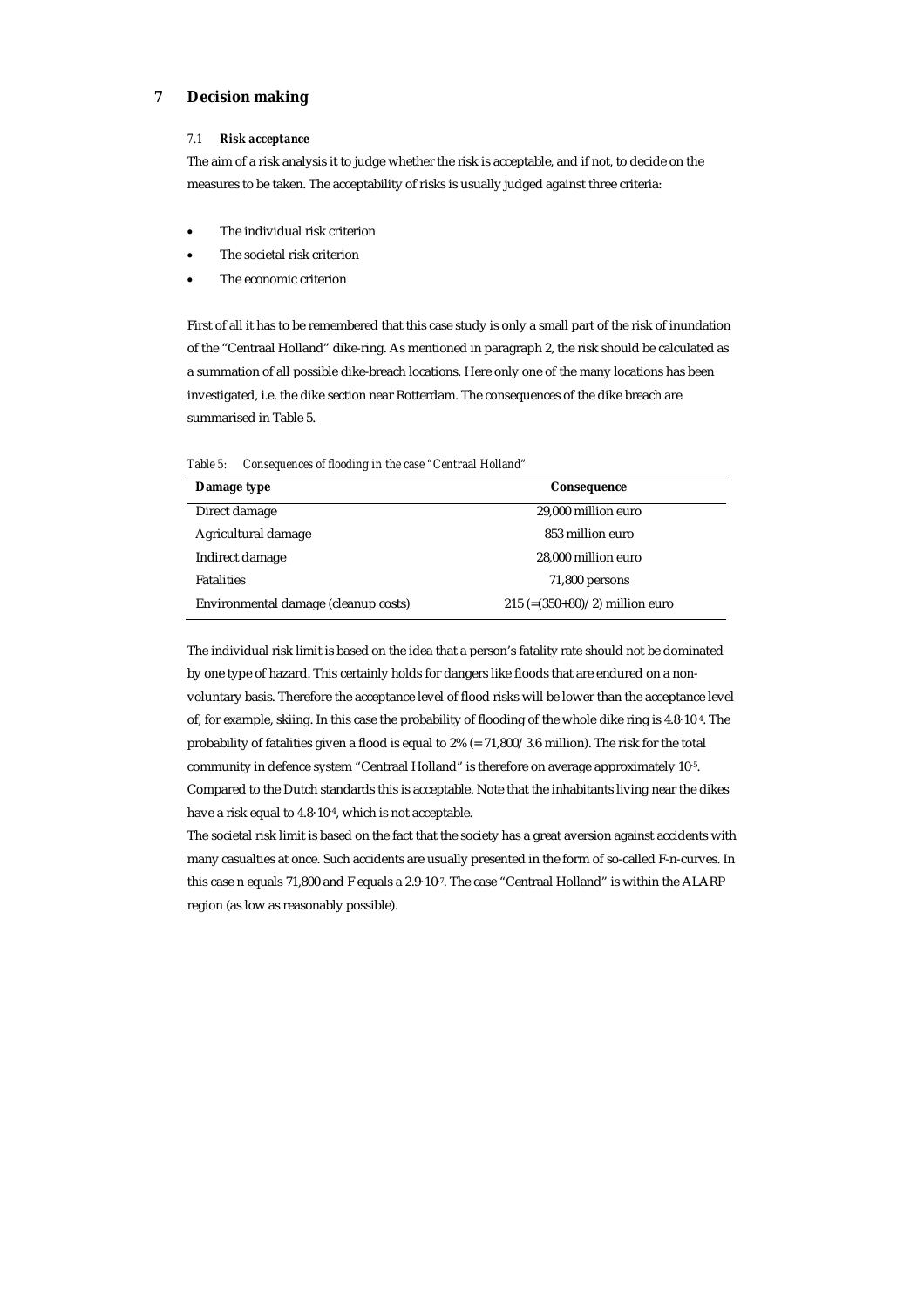In order to fulfil the economic criterion it is essential to seek an appraisal in the sense of weighing the risk, on the one hand, against the cost of constructing a flood defence structure, on the other. In other words: is the expected reduction in risk larger than the cost to reduce this risk.

#### *7.2 Optimisation*

The rational scientific approach is relatively easy. The pros and cons of a certain existing or future situation are translated to a one-dimensional scale by setting numbers for every event. These numbers have to match with the preferences of a certain person or group of persons on whose behalf the decisions are made. Following the above approach means that the original multidimensional risk is reduced to a single number, expressing the total risk. Of course this procedure involves a crucial loss of information if possible at all. However, in order to arrive at some rational decision criterion one has to compare the incomparable by definition. The most common denominator to express all consequences in one uniform way is money. Of course one may argue that not all matters can be expressed in terms of money. It is indeed difficult to express the value of a human life as an amount of euros. On the other hand, one should keep in mind that this amount is nothing more or less than help in making consistent decisions. If one does not have those explicit considerations one is forced to make such decisions implicitly, leading to a result which probably is much less consistent and optimal.

As an alternative to economic or utility optimisation one often proposes the multi criteria analysis (MCA). One should however keep in mind that also in this approach, all consequences are reduced to one scale. So in the end there may be little difference. The techniques of MCA may be help in the process of setting the utilities. In the same way a utility approach may help to find where the structure of a MCA is a logical one and where it is not. Some people prefer the procedure wherein economic optimisation is used for monetary aspects and non-monetary aspects are covered by constraints. These constraints usually give some hard boundaries that cannot be neglected. From the scientific point of view this is not very attractive and logic. However, from a societal point of view such a procedure is clear and often well accepted. When dealing with economic matters one usually discounts future costs and benefits. It may be considered as a philosophical problem how too deal with in this respect to monetary values for human lives, culture and nature.

#### *7.3 Options and consequences*

Assume that the current probability of failure of the total flood defence system is 4.8·10<sup>-4</sup> ( $\beta$  = 3.3, Table 1). Consider three options, which may decrease the probability of failure of the defence system. In this example it is of no importance what measure is taken. Here it is assumed that the higher levels of protection are obtained by dike improvement along the full length of the flood defence system (100 km). The improved dikes (as well as the existing ones) have an expected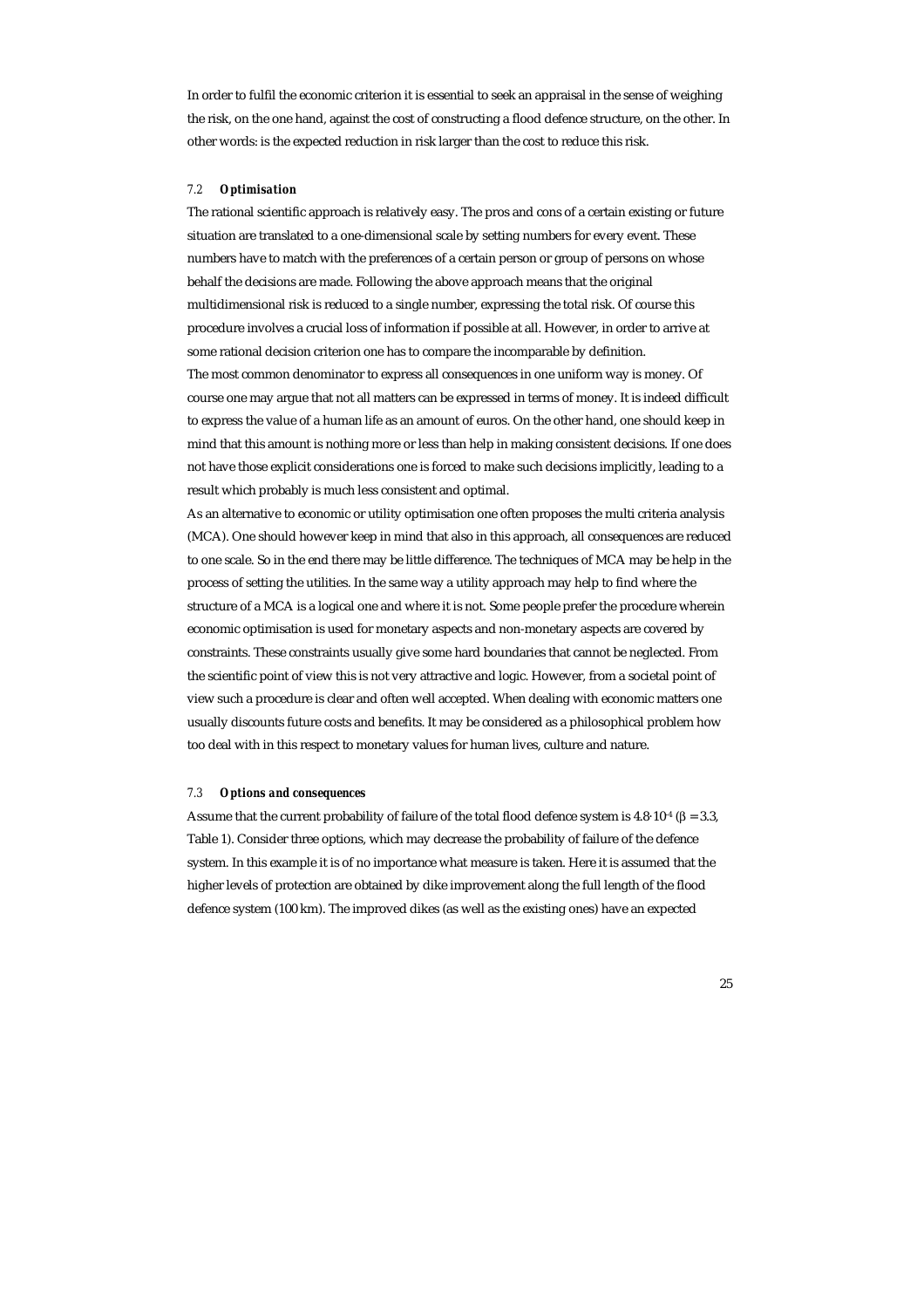lifespan of 100 years. The options and corresponding probabilities of failure and dike heights and costs of the options are summarised in Table 6.

It is assumed that the initiation costs of a dike improvement (independent of the desired safety level) are much larger than the variable costs (dependent of the desired safety level). The figures in this table are rough estimates, based on the costs of the execution of the Delta Act Major Rivers (1996) in The Netherlands.

| option                |     | probability of failure | dike height    | total costs        |
|-----------------------|-----|------------------------|----------------|--------------------|
|                       |     | ŀ1                     | $[m + N.A.P.]$ | [10 <sup>6</sup> € |
| 0 (current situation) | 3.3 | $4.8 \cdot 10^{-4}$    | 2.8            | 0                  |
|                       | 4.0 | $3.2 \cdot 10^{-5}$    | 3.55           | 150                |
| 2                     | 5.0 | $2.9 \cdot 10^{-7}$    | 5.05           | 210                |
| 3                     | 5.5 | $1.9 \cdot 10^{-8}$    | 6.0            | 248                |

*Table 6: Options and corresponding probabilities of failure and dike heights and costs. The costs of dike improvement are 0.4 million €/km per m dike height plus initial costs of 1.2 million €/km.* 

In considering the options mentioned for improvement, many criteria can be taken into account. In this example the following criteria are considered:

- Construction cost [€];
- Damage to 'nature values' (containing landscape, nature and cultural heritage);
- Expected economic losses (direct and indirect) [€/year];
- Expected number of fatalities [1/year];
- Expected environmental damage (clean-up costs deposited pollutions) [€].

The damage to nature values (landscape, nature and cultural heritage) are usually difficult to express in a quantitative unit. Landscape and nature in the dunes and along the river dikes have been allocated a very high value almost everywhere. Ancient houses, which are very typical for the Dutch river landscape, have been built directly next to, or on top of the dike. However, it can be assumed that the more drastic the dike improvement, the more damage is inflicted on these landscape and cultural values. In this context it is therefore assumed that option 3 inflicts more damage than 2, option 2 more than option 1, and option 1 more than option 0 (which acts as a reference situation: no measure; no damage).

In the performance matrix, see Table 7, the performance of the options for each criterion is presented. The performance matrix does not give a clear best option; options have simultaneous low costs and high expected damages and vice versa. Two ways are presented which can be used to determine the optimal solution: an economic optimisation and a multi criteria analysis.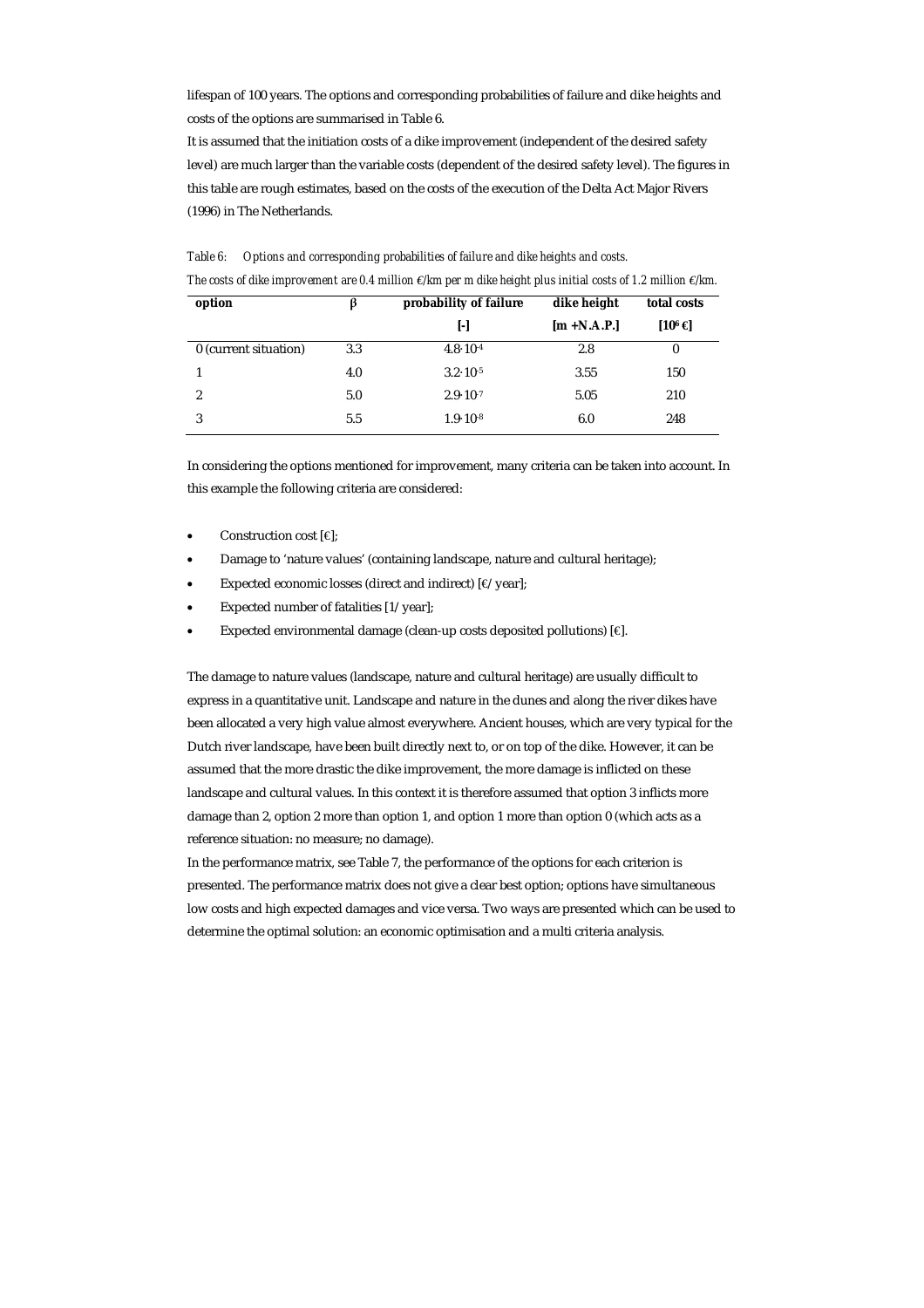*Table 7: Performance matrix* 

| <b>Costs of improvements</b> |                                      |         | <b>Expected damage</b>     |                     |                        |  |
|------------------------------|--------------------------------------|---------|----------------------------|---------------------|------------------------|--|
|                              | Nature values<br><b>Construction</b> |         | <b>Economy</b>             | <b>Fatalities</b>   | <b>Environment</b>     |  |
| option                       | costs $[10^6 \in ]$                  | H       | $[\Theta$ year]            | $[1/\text{year}]$   | $[$ <del>e</del> year] |  |
| $\bf{0}$                     | 0                                    | neutral | 10 <sup>7</sup><br>2.8     | 35                  | 10 <sup>5</sup><br>2.9 |  |
|                              | 150                                  | bad     | 1.8<br>10 <sup>6</sup>     | 2.3                 | 10 <sup>4</sup><br>1.9 |  |
| 2                            | 210                                  | worse   | 10 <sup>4</sup><br>$1.6\,$ | $2.1 \quad 10^{-2}$ | $10^{2}$<br>1.7        |  |
| 3                            | 248                                  | worst   | 10 <sup>3</sup>            | $1.4 \quad 10^{-3}$ | 10 <sup>1</sup><br>1.1 |  |

#### *7.4 Economic optimisation*

To decide which of the four options should be applied, first a strict economic optimisation is performed, taking the construction costs, the economic and environmental damage into account. In order to enable comparison between construction costs and expected damage per year, the initial construction costs are converted into annual costs according to:

$$
I = I_0 \frac{re^{rt}}{e^{rt} - 1} = 0.023I_0
$$

where I is the annual costs,  $I_0$  the initial investment, r the discount rate (2%) and t the lifespan (100 years). In a simple approach the annual costs may be taken as  $0.03I_0$ , i.e. the discount plus the annual payment (= 1% for a lifespan of 100 years).

The effects of (the monetary value of) fatalities on the economic optimum are also investigated. It is assumed that one casualty equals to 3 million euro. This value is based on References Rackwitz (2001) and De Blaije (2003). Other values also occur in literature varying from 1.5 million euro to 20 million euro (Seiler, 2000), but it appears that in this particular case the choice of a monetary value has no influence on the final optimum.

The results presented in Table 8 and Figure 9 show that option 2 is the best option, as the total costs of that option are the lowest. The incorporation of the costs of fatalities and environment does not change the location of the optimum.

|                  | total expected costs [10 $\epsilon$ $\epsilon$ /year] |              |               |  |  |  |
|------------------|-------------------------------------------------------|--------------|---------------|--|--|--|
| option           | construction + economic                               | + fatalities | + environment |  |  |  |
| $\boldsymbol{0}$ | 27                                                    | 132          | 132           |  |  |  |
|                  | 5.3                                                   | 12           | 12            |  |  |  |
| 9                | 4.9                                                   | 5.0          | 5.0           |  |  |  |
|                  | 5.8                                                   | 5.8          | 5.8           |  |  |  |

*Table 8: Economic optimisation: total expected costs for the four options* 

*The values in bold give the lowest total costs.*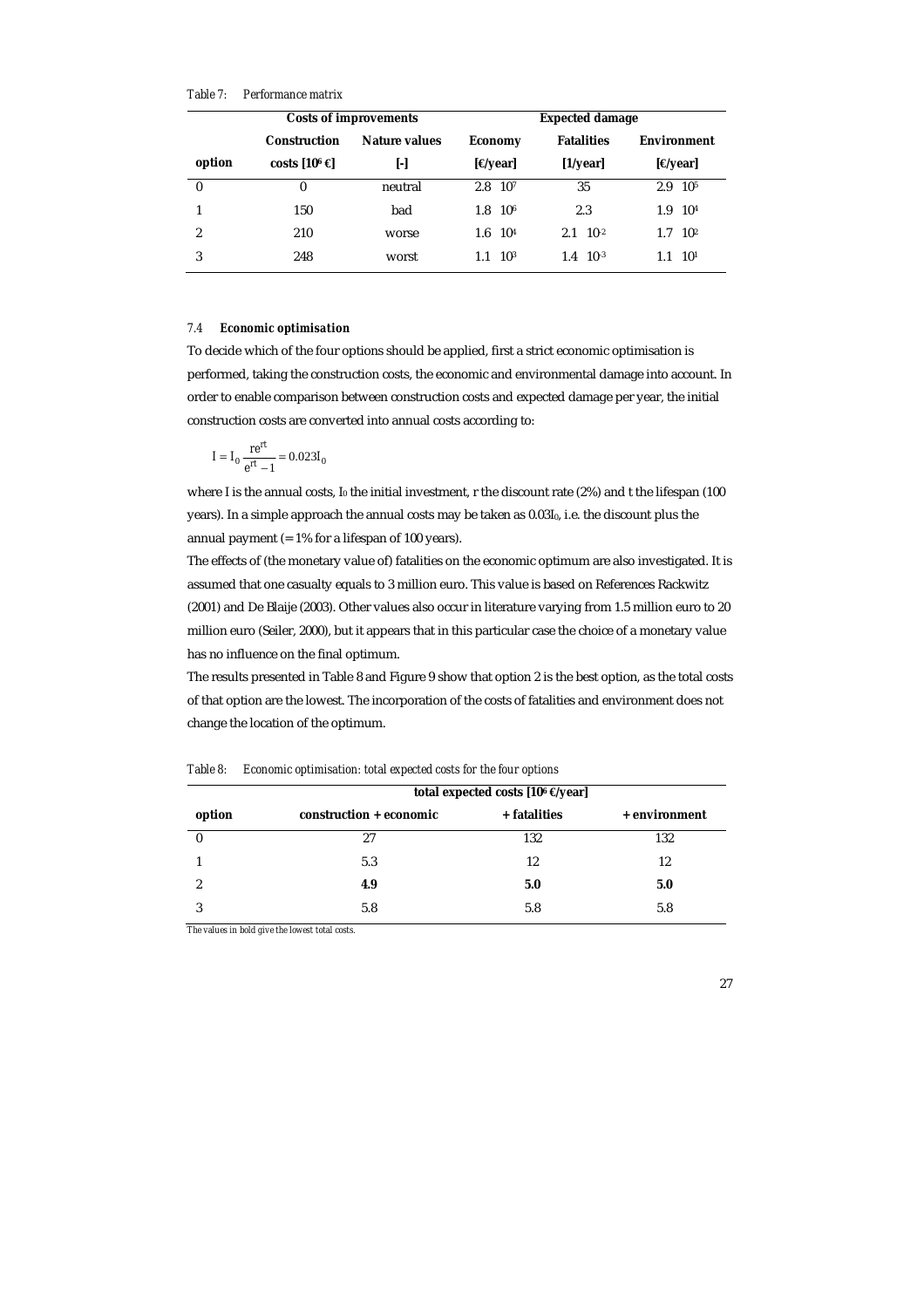

*Figure 9: Results of the economic optimisation* 

# *7.5 Multi criteria analysis*

In order to enable comparison between the various options considering the discussed 5 criteria, it is customary to allot a value score to each criterion between 0 and 10. In this example the following is applied per criterion (costs and damage): 0 is assigned to the worst value, 10 is assigned to the best value; the score for the intermediate values are obtained by linear interpolation except for 'nature values' (as this criterion can only be qualitatively assessed), see Table 9. Scoring can be executed in many other ways, amongst others according to non-linear utility-functions. The scoring applied here is considered to be a rational one and a little more sophisticated than ranking the costs and expected damage from one to four. As a consequence the scoring results for the expected damage are indifferent to options 1 to 3.

|        | costs of improvements |               |         | expected damage |                        |  |  |
|--------|-----------------------|---------------|---------|-----------------|------------------------|--|--|
| option | construction costs    | nature values | economy |                 | fatalities environment |  |  |
|        | 10                    | 10            |         |                 |                        |  |  |
|        |                       |               |         |                 |                        |  |  |
|        | 1.5                   | 3             | 10      | 10              | 10                     |  |  |
|        |                       |               | 10      | 10              | 10                     |  |  |

*Table 9: Scoring for each option*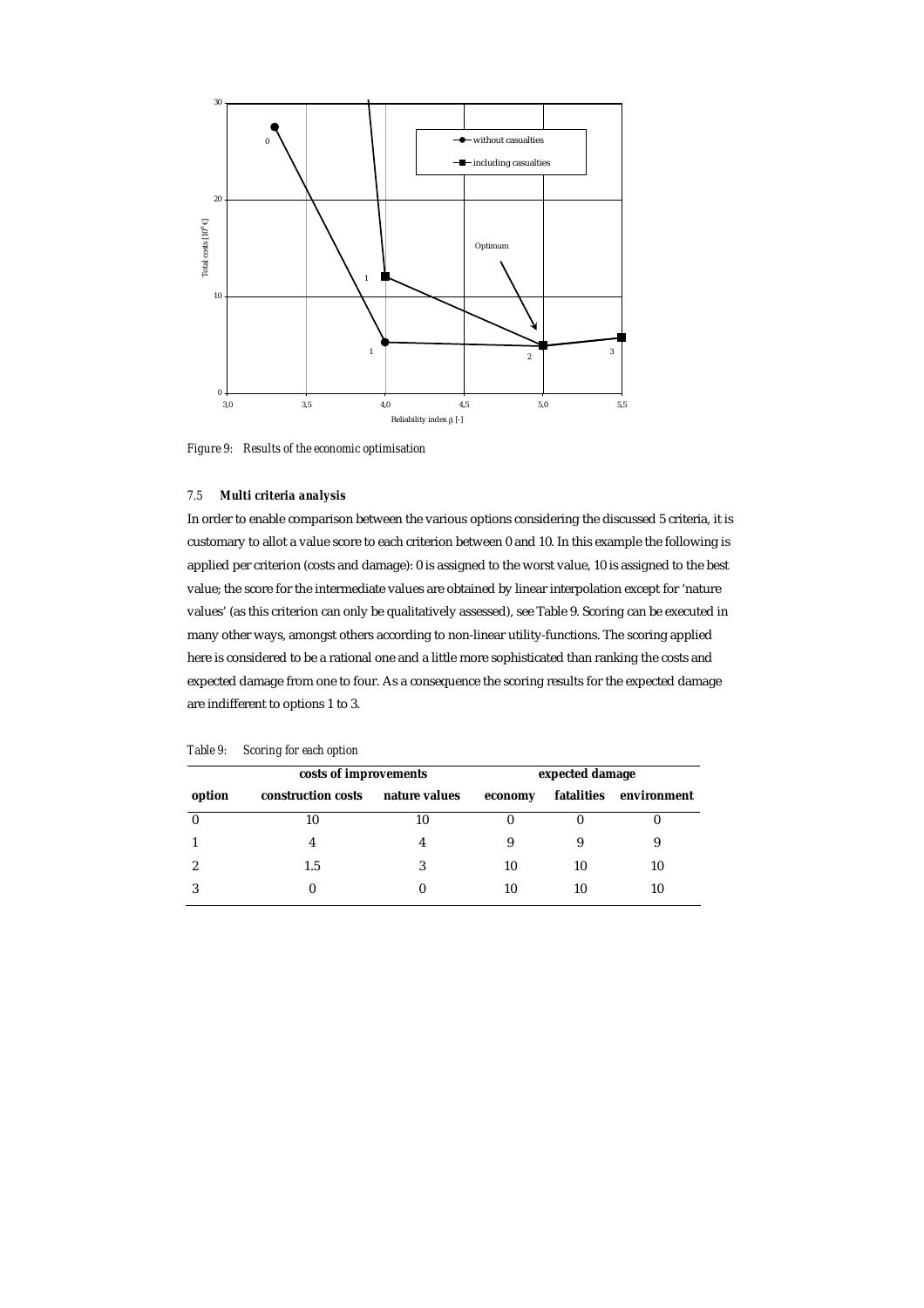In order to take different viewpoints into consideration, different scaling sets are used to weigh the various criteria. The following scaling sets considered are given Table 10.

|             | costs of improvement | expected damage |         |            |             |
|-------------|----------------------|-----------------|---------|------------|-------------|
| scaling set | construction costs   | nature values   | economy | fatalities | environment |
| neutral     | 0.25                 | 0.25            | 0.167   | 0.167      | 0.167       |
| prone       | 0.4                  | 0.4             | 0.067   | 0.067      | 0.067       |
| averse      | 0.1                  | 0.1             | 0.267   | 0.267      | 0.267       |

*Table 10: Scaling sets (viewpoints)* 

For viewpoints that are risk-neutral, the costs of protection are as important as the expected consequences in case of a flood. For viewpoints that are risk-averse the *expected damage* is more important than the *costs of improvement*; for viewpoints that are risk-prone it is the other way around. It goes without saying that many other viewpoints can be applied as well. Table 11 shows the results for each option per scaling. It is to be seen that different scaling sets lead to different results.

*Table 11: Results of the multi criteria analysis for the two scoring methods* 

|                  | viewpoint |       |        |
|------------------|-----------|-------|--------|
| option           | neutral   | prone | averse |
| $\boldsymbol{0}$ | 5.0       | 8.0   | 2.0    |
| 1                | 6.5       | 5.0   | 8.0    |
| 2                | 6.1       | 3.8   | 8.5    |
| 3                | 5.0       | 2.0   | 8.0    |

*The values in bold give the highest score with respect to the viewpoint.* 

In the neutral viewpoint option 1 has the highest score though the difference with option 2 is small. In the risk-prone viewpoint option 0 is highest, which means that no measures should be taken at all. Option 1 has second highest score. In the risk-averse viewpoint option 2 has highest score though the difference with option 1 and 3 is small. The costs of option 3, which would intuitively be the ultimate risk-averse option, are relatively too high.

Option 1 seems to be the option which scores the best considering all the three viewpoints. Note that in the economic optimisation option 2 is the best option and the difference with option 1 is made by the costs of fatalities.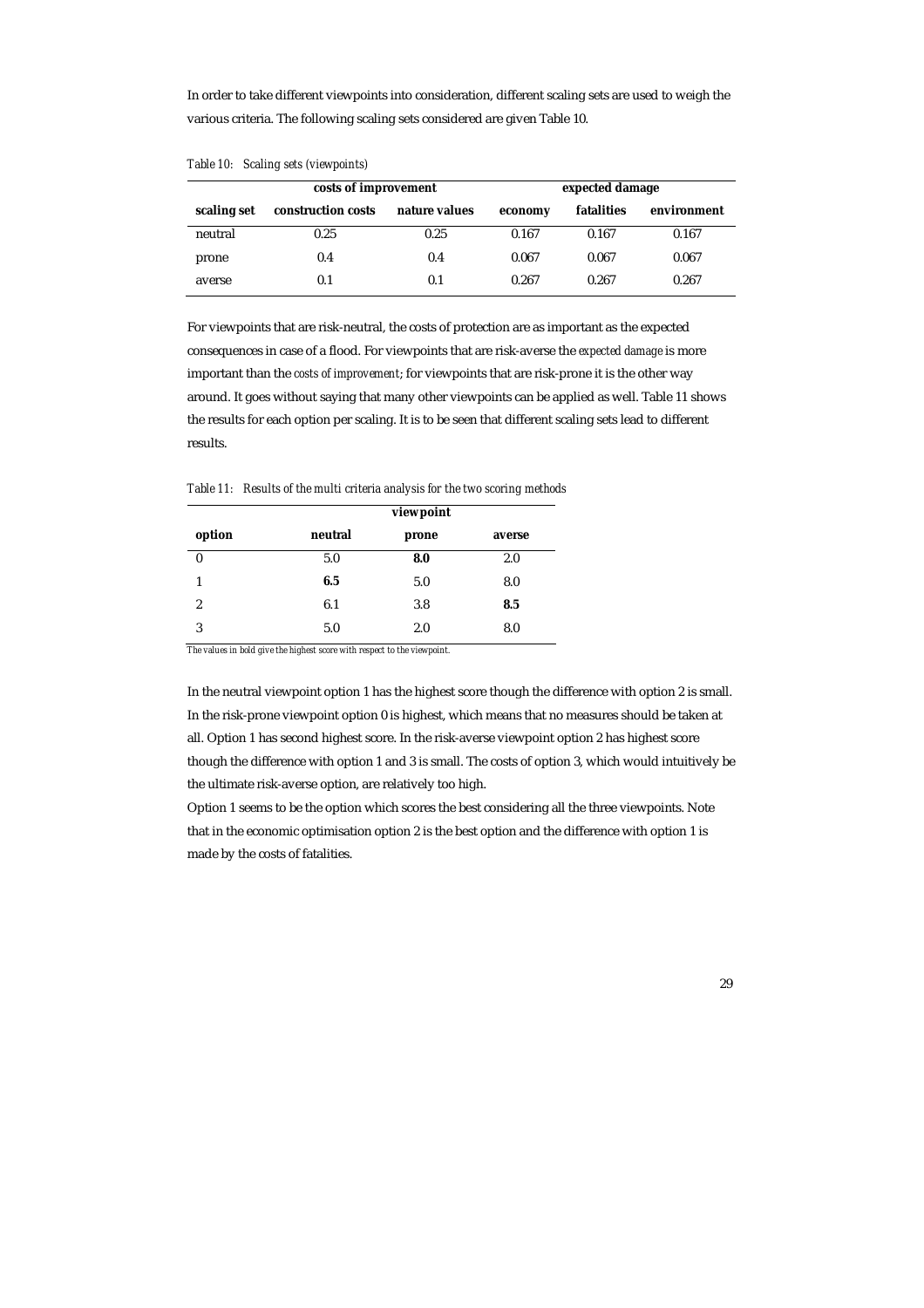# **8 Closure**

The result of the above decision process is the optimum for a certain individual or a certain group with common interest. Decision-making becomes more complex when the stakeholders with a variety of preferences or interests are present. Not everybody has the same view on the value of masterpieces of art or areas of a great importance for wild life. Even in a purely economic context, people will have different opinions, depending on how they may profit form certain mitigating measures. Finally, apart from "objective items" like probability and consequence, many more psychological matters may play an important role like the degree of voluntariness, the way the authorities are believed to control and assist in case of a disaster, the simple feeling of something being safe. The point is that a citizen is not only interested in "objective safety", but also or even more in a comfortable feeling of being safe. The conclusion is that the final decision about the safety measures is not the outcome of some mathematical calculation, but of a democratic process where many parties with conflicting interest may be involved, and emotions are judged to be at least equally important to arguments, based upon rational technical-, and decision theory. The main difficulty in the communication about this topic is the divergence of perception for the

keywords and numbers between the various partners. Among experts it may be reasonably clear what the definition is of words like probability, consequence and risk and how to deal with them in a rational decision making context. Other people, however, may have completely different opinions and are usually not easily inclined to follow the experts in this very sensitive topic. Especially if experts do not agree on all points, which may easily be the case for small probability large consequence events, there is a legitimate excuse to neglect the expert views completely. In those cases a non-expert is inclined to consider an imaginable event as more likely and vice versa. In particular, recent disasters will increase the imaginability of related events. Events of long ago will generally be considered as being not very likely to happen again.

The final decision is the outcome of a political process where many emotional and psychological influences of individuals and groups may play a role. It is important to pay attention also to this part of the game as in the end only the decisions made in the politics are relevant. It is envisaged that in a follow up of this research the scope will be widened in this direction and cooperation will be sought with other experts like psychologists, sociologists and public administration scientists.

#### *Acknowledgement*

The Delft Cluster research was sponsored by the following organisations: Delft Cluster and the Ministry of Public Works, Road and Water Management. The following organisations participate in the research project: GeoDelft, WL|Delft Hydraulics, TNO, Delft University of Technology, University of Twente, Alterra, CSO, Delphiro. All authors of the Delft Cluster reports are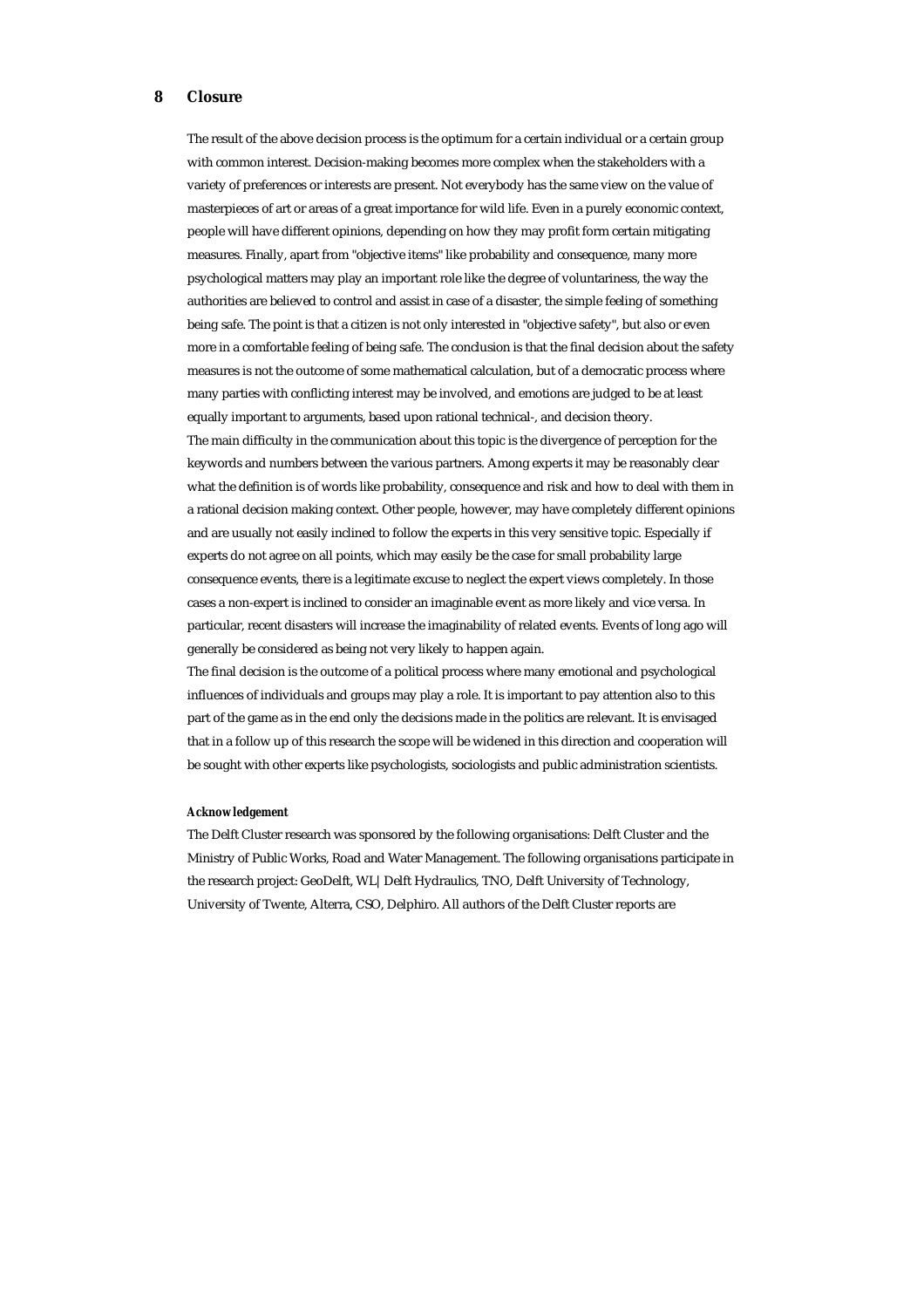acknowledged, especially, S.N. Jonkman, L.C.P.M. Stuyt, and A. van der Veen. The help of W.D. van der Wiel in the decision making example is highly appreciated.

# **References**

- Barendregt, A., Noortwijk, J.M. van, Maarseveen, M.F.A.M. Van, Tutert, S.I.A., Zuidgeest, M.H.P. , Zuilekom, K.M. van, 2002, Evacuation at threatening floods, Report PR 546, joint report Universiteit Twente and HKV (in Dutch)
- Bennet, 1970, Bristol floods 1968 Controlled survey of effects on health of local community disaster British Medical Journal, 3, pp. 454-458
- Blaije, A. de, 2003, The value of a statistical life in road safety, Ph.D. thesis Vrije Universiteit Amsterdam
- Bolt, F.J.E. van der, Kok, M., 2000, Standardisation regional water systems. Modelling of damages, PR326, joint report HKV and Alterra, Lelystad, The Netherlands (in Dutch)
- Cuypers, C., 2000, Potential effects on the environment due to inundation of Emergency Retention Areas. Consequences of polluted sediment and evaluation of other risk factors, Rijkswaterstaat, RIZA, Lelystad, The Netherlands (in Dutch)
- Kok, M., Huizinga, H.J., Vrouwenvelder, A.C.W.M., Vrisou van Eck, 2002, Standard method 2002: damage and casualties due to flooding, joint report of HKV and TNO for Ministry of Public Works, Road and Water Management (in Dutch)
- Manen, S.E., Brinkhuis, M.M., 2003, Quantitative flood risk assessment for polders; Proceedings of ESREL 2003, Bedfort & van Gelder (eds), Swets & Zeitlinger, Lisse, The Netherlands
- Middelkoop, H., 1997, Embanked floodplains in the Netherlands. Geomorphological evolution over various time scales, Koninklijk Nederlands Aardrijkskundig Genootschap/Faculteit Ruimtelijke Wetenschappen, Utrecht University, The Netherlands.
- Postma. J., 1992, Quantification of the relation between groundwater levels and yield reductions due to water logging of pastureland, Report 190, SC-DLO, Wageningen, The Netherlands (in Dutch)
- Rackwitz, R., 2001, A new approach for setting target reliabilities, in Safety, Risk and Reliability Trends in Engineering, conference report, International Conference IABSE, Malta.
- Seiler, H., 2000, Risiko-basiertes Recht Elemente einer einheitlichen Politik zur regulierung technischer Risiken. Abschlussbericht des Gesamtproject FNP Risk Based Regulation - ein taugliches Konzept dur das Sicherheitsrecht, Berne Staempfi.
- Smith, K.,Ward, R., 1998, Floods Physical process and human impacts, John Wiley & Sons, London, United Kingdom.
- TAW, 2000, From probability of exceedance to probability of flooding, Technische Adviescommissie voor de Waterkeringen (in Dutch)